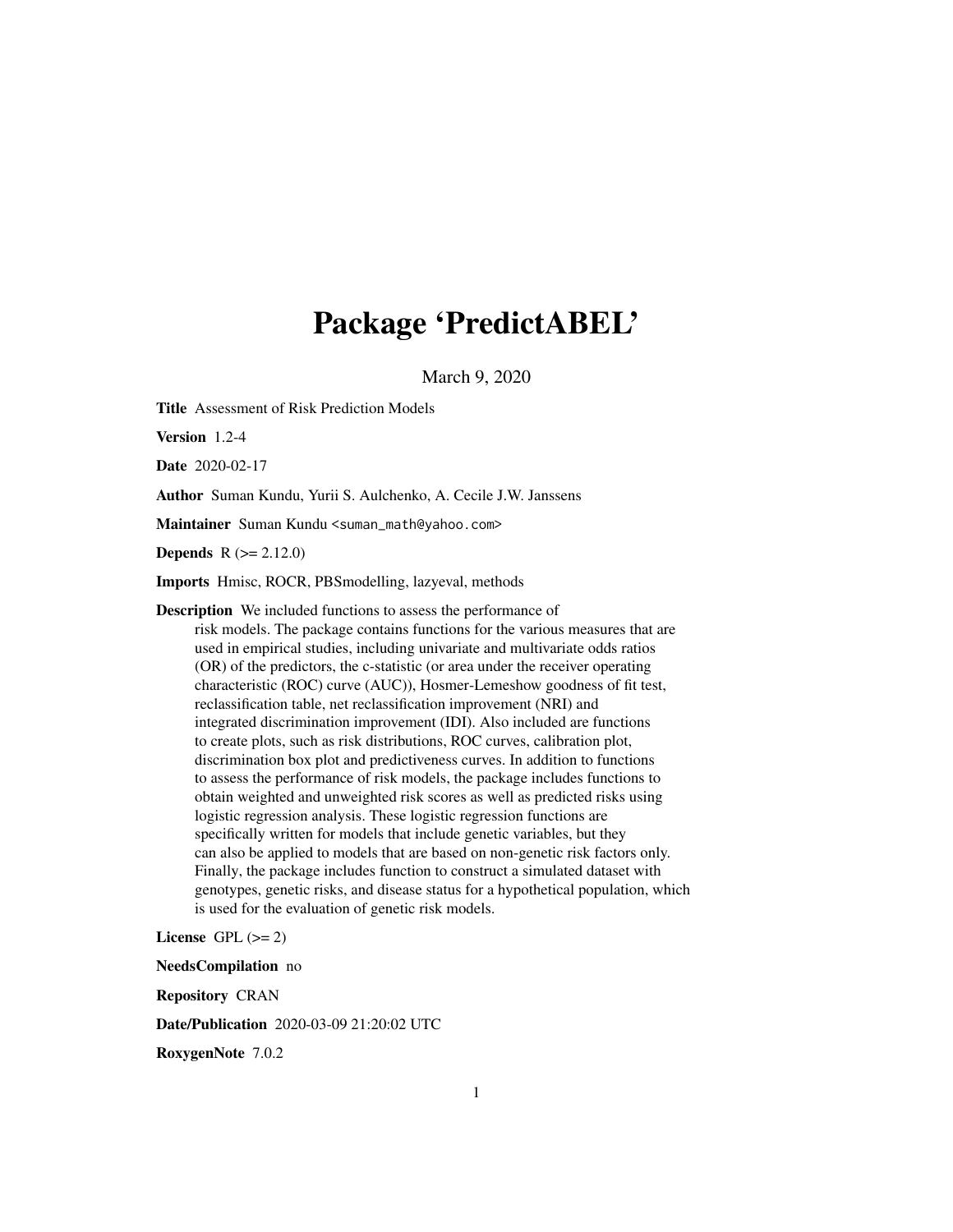# <span id="page-1-0"></span>R topics documented:

| Index | 29 |
|-------|----|

PredictABEL-package *An R package for the analysis of (genetic) risk prediction studies.*

# Description

An R package for the analysis of (genetic) risk prediction studies.

# Details

Fueled by the substantial gene discoveries from genome-wide association studies, there is increasing interest in investigating the predictive ability of genetic risk models. To assess the performance of genetic risk models, PredictABEL includes functions for the various measures and plots that have been used in empirical studies, including univariate and multivariate odds ratios (ORs) of the predictors, the c-statistic (or AUC), Hosmer-Lemeshow goodness of fit test, reclassification table, net reclassification improvement (NRI) and integrated discrimination improvement (IDI). The plots included are the ROC plot, calibration plot, discrimination box plot, predictiveness curve, and several risk distributions.

These functions can be applied to predicted risks that are obtained using logistic regression analysis, to weighted or unweighted risk scores, for which the functions are included in this package. The functions can also be used to assess risks or risk scores that are constructed using other methods, e.g., Cox Proportional Hazards regression analysis, which are not included in the current version. Risks obtained from other methods can be imported into R for assessment of the predictive performance.

The functions to construct the risk models using logistic regression analyses are specifically written for models that include genetic variables, eventually in addition to non-genetic factors, but they can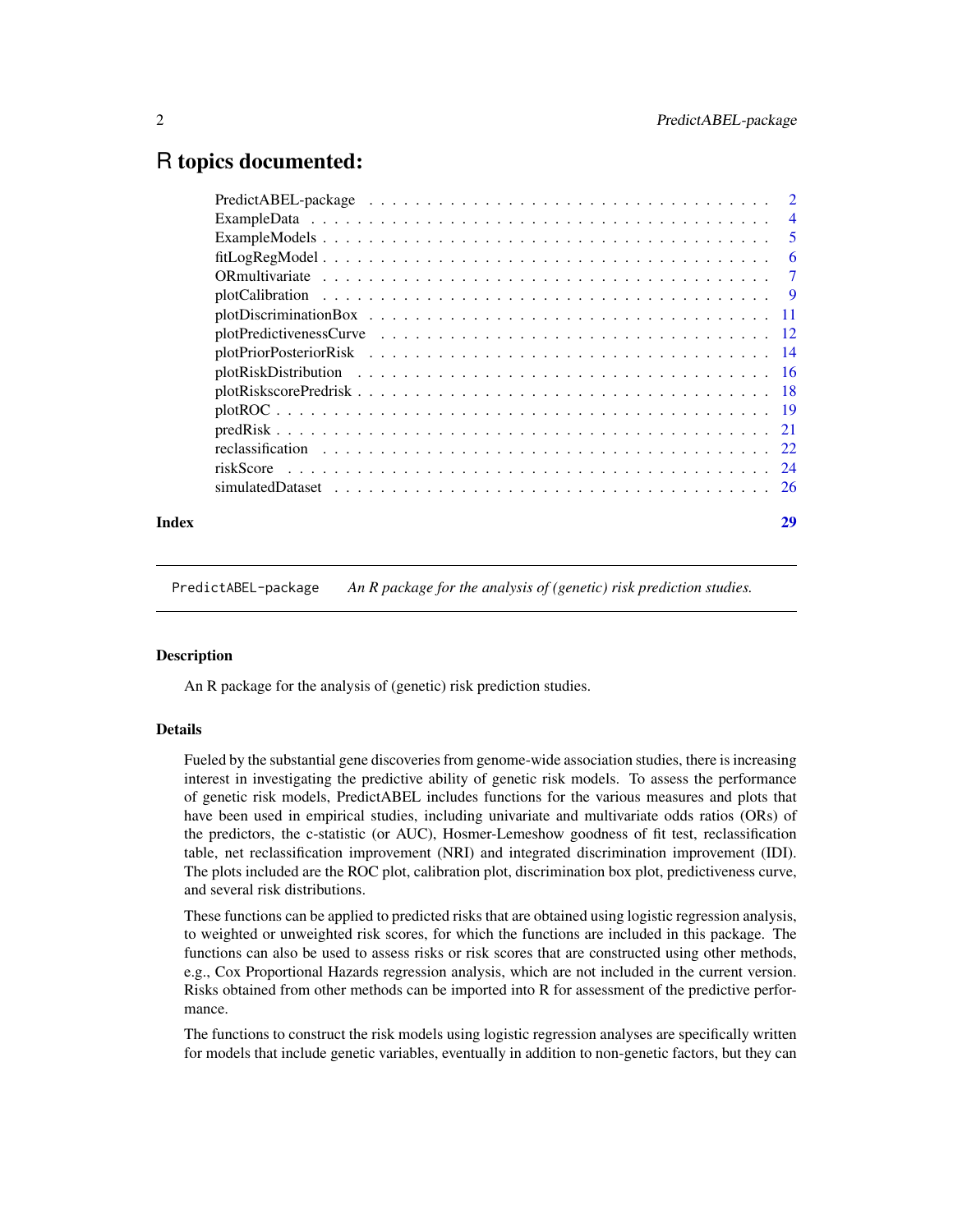<span id="page-2-0"></span>also be applied to construct models that are based on non-genetic risk factors only.

Before using the functions [fitLogRegModel](#page-5-1) for constructing a risk model or [riskScore](#page-23-1) for computing risk scores, the following checks on the dataset are advisable to be done:

(1) Missing values: The logistic regression analyses and computation of the risk score are done only for subjects that have no missing data. In case of missing values, individuals with missing data can be removed from the dataset or imputation strategies can be used to fill in missing data. Subjects with missing data can be removed with the R function na.omit (available in stats package). Example: DataFileNew <-na.omit(DataFile) will make a new dataset (DataFileNew) with no missing values;

(2) Multicollinearity: When there is strong correlation between the predictor variables, regression coefficients may be estimated imprecisely and risks scores may be biased because the assumption of independent effects is violated. In genetic risk prediction studies, problems with multicollinearity should be expected when single nucleotide polymorphisms (SNPs) located in the same gene are in strong linkage disequilibrium (LD). For SNPs in LD it is common to select the variant with the lowest p-value in the model;

(3) Outliers: When the data contain significant outliers, either clinical variables with extreme values of the outcomes or extreme values resulting from errors in the data entry, these may impact the construction of the risk models and computation of the risks scores. Data should be carefully checked and outliers need to be removed or replaced, if justified;

(4) Recoding of data: In the computation of unweighted risk scores, it is assumed that the genetic variants are coded  $\emptyset$ , 1, 2 representing the number of alleles carried. When variants are coded  $\emptyset$ , 1 representing a dominant or recessive effect of the alleles, the variables need to be recoded before unweighted risk scores can be computed.

To import data into R several alternative strategies can be used. Use the Hmisc package for importing SPSS and SAS data into R. Use "ExampleData <-read.table("DataName.txt",header=T,sep="\t")" for text files where variable names are included as column headers and data are separated by tabs. Use "ExampleData <-read.table("Name.csv",sep=",",header=T)" for comma-separated files with variable names as column headers. Use "setwd(dir)" to set the working directory to "dir". The datafile needs to be present in the working directory.

To export datafiles from R tables to a tab-delimited textfile with the first row as the name of the variables, use "write.table(R\_Table,file="Name.txt",row.names=FALSE,sep="\t")" and when a comma-separated textfile is requested and variable names are provided in the first row, use "write.table(R\_Table,file=" When the directory is not specified, the file will be saved in the working directory. For exporting R data into SPSS, SAS and Stata data, use functions in the the foreign package.

Several functions in this package depend on other R packages:

- (1) Hmisc, is used to compute NRI and IDI;
- (2) ROCR, is used to produce ROC plots;
- (3) epitools, is used to compute univariate odds ratios;
- (4) PBSmodelling, is used to produce predictiveness curve.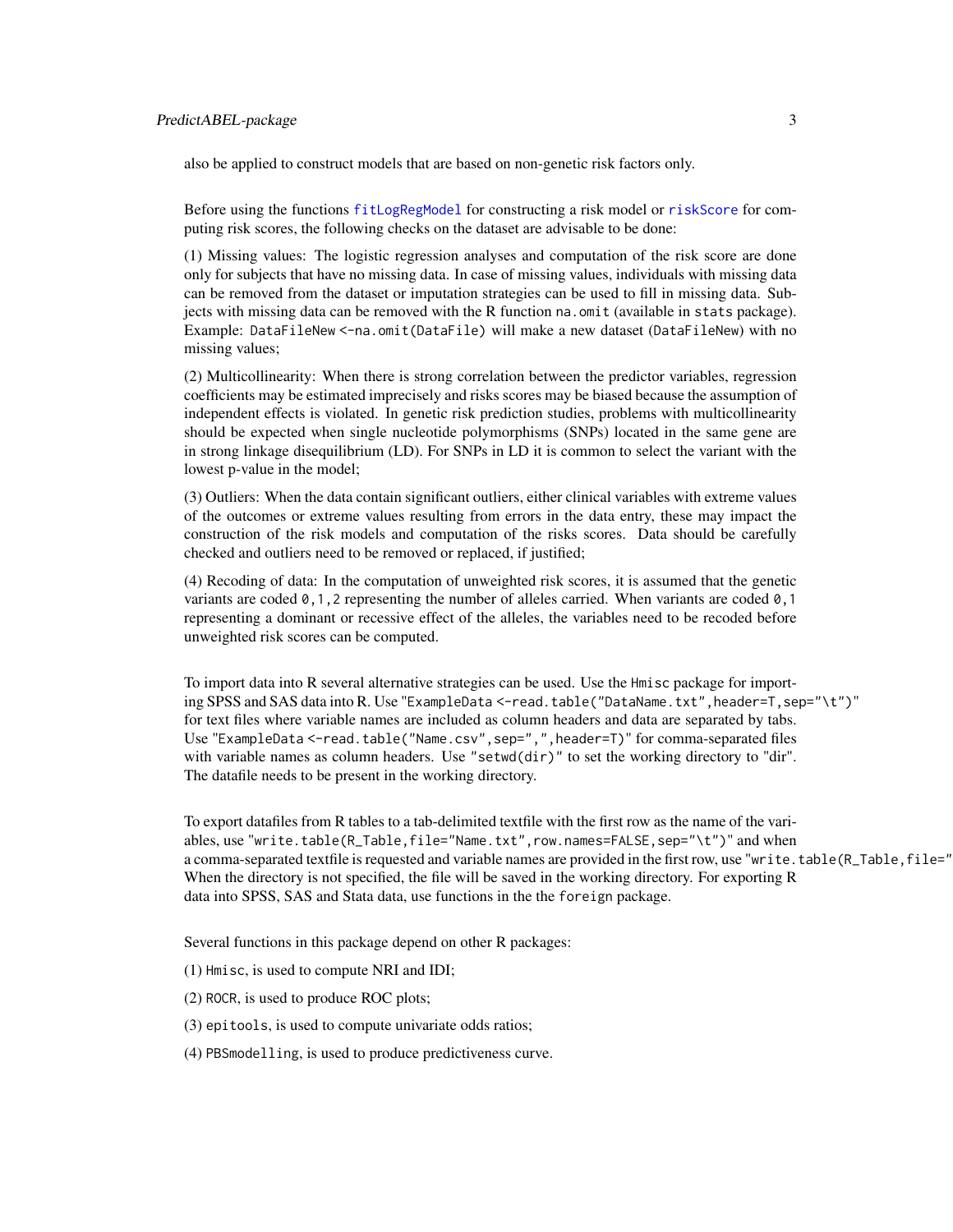# <span id="page-3-0"></span>Acknowledgements

The authors would like to acknowledge Lennart Karssen, Maksim Struchalin and Linda Broer from the Department of Epidemiology, Erasmus Medical Center, Rotterdam for their valuable comments and suggestions to make this package.

#### Note

The current version of the package includes the basic measures and plots that are used in the assessment of (genetic) risk prediction models and the function to construct a simulated dataset that contains individual genotype data, estimated genetic risk and disease status, used for the evaluation of genetic risk models (see Janssens et al, Genet Med 2006). Planned extensions of the package include functions to construct risk models using Cox Proportional Hazards analysis for prospective data and assess the performance of risk models for time-to-event data.

#### Author(s)

Suman Kundu Yurii S. Aulchenko A. Cecile J.W. Janssens

# **References**

S Kundu, YS Aulchenko, CM van Duijn, ACJW Janssens. PredictABEL: an R package for the assessment of risk prediction models. Eur J Epidemiol. 2011;26:261-4.

ACJW Janssens, JPA Ioannidis, CM van Duijn, J Little, MJ Khoury. Strengthening the Reporting of Genetic Risk Prediction Studies: The GRIPS Statement Proposal. Eur J Epidemiol. 2011;26:255-9.

ACJW Janssens, JPA Ioannidis, S Bedrosian, P Boffetta, SM Dolan, N Dowling, I Fortier, AN. Freedman, JM Grimshaw, J Gulcher, M Gwinn, MA Hlatky, H Janes, P Kraft, S Melillo, CJ O'Donnell, MJ Pencina, D Ransohoff, SD Schully, D Seminara, DM Winn, CF Wright, CM van Duijn, J Little, MJ Khoury. Strengthening the reporting of genetic risk prediction studies (GRIPS)- Elaboration and explanation. Eur J Epidemiol. 2011;26:313-37.

Aulchenko YS, Ripke S, Isaacs A, van Duijn CM. GenABEL: an R package for genome-wide association analysis. Bioinformatics 2007;23(10):1294-6.

ExampleData *A hypothetical dataset that is used to demonstrate all functions.*

#### Description

ExampleData is a hypothetical dataset constructed to demonstrate all functions in the package. ExampleData is a data frame containing a binary outcome variable (e.g., disease present/absent) and genetic and non-genetic predictor variables for 10,000 persons. In this dataset, column 1 is the ID number, column 2 is the outcome variable, columns 3-10 are non-genetic variables and columns 11-16 are genetic variables.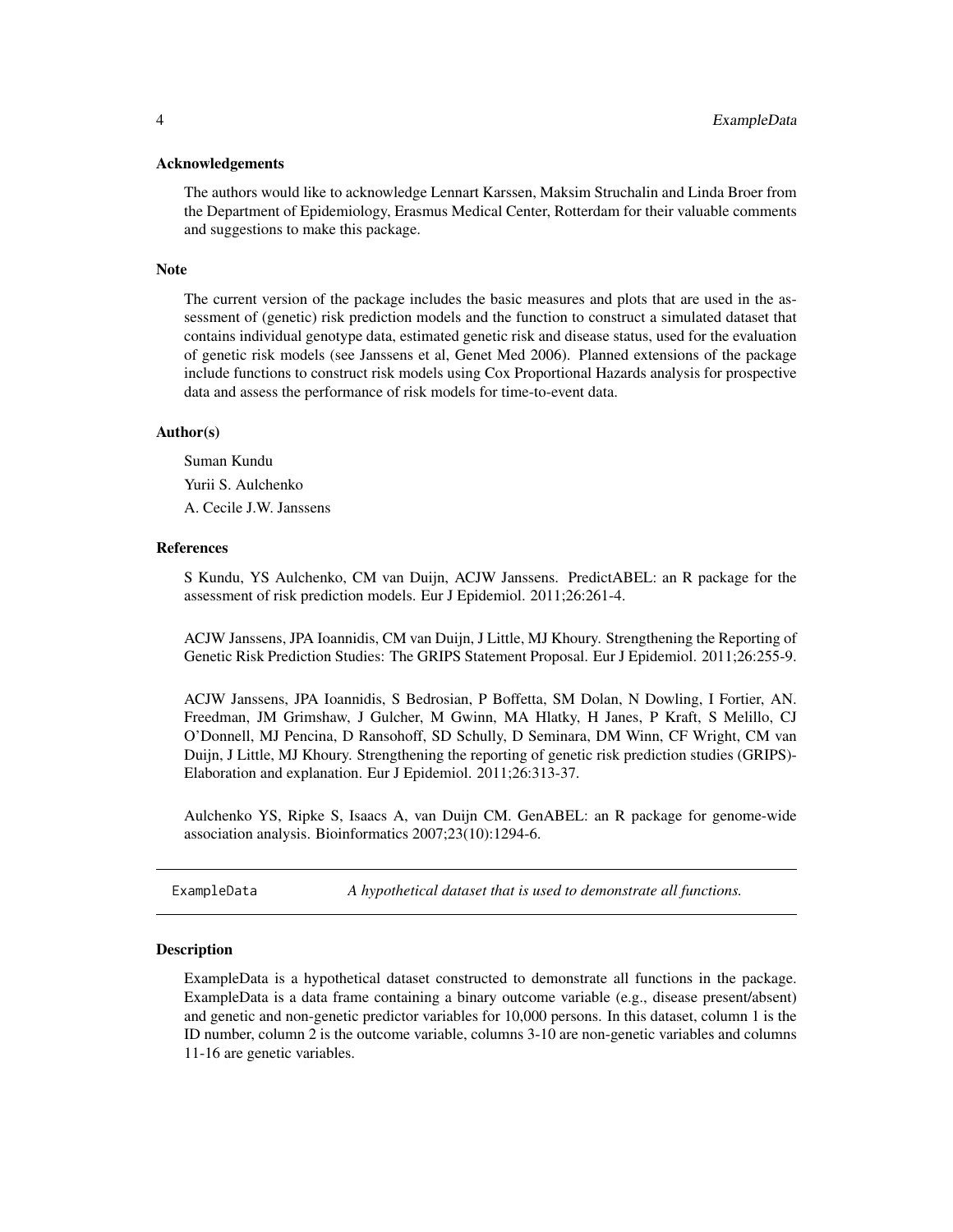# <span id="page-4-0"></span>ExampleModels 5

#### Usage

data(ExampleData)

#### Examples

```
data(ExampleData)
# show first 5 records (rows) of the dataset
head(ExampleData,5)
```
ExampleModels *An example code to construct a risk model using logistic regression analysis.*

# Description

ExampleModels constructs two risk models using logistic regression analysis. Most of the functions in this package require a logistic regression model as an input and estimate predicted risks from this fitted model. To illustrate these functions without repeating the construction of a logistic regression model, this example code has been created. The function returns two different risk models, riskModel1 which is based on non-genetic predictors and riskModel2 which includes genetic and non-genetic predictors.

```
# specify dataset with outcome and predictor variables
data(ExampleData)
# specify column number of the outcome variable
cOutcome <- 2
# specify column numbers of non-genetic predictors
cNonGenPred1 \leftarrow c(3:10)cNonGenPred2 <- c(3:10)
# specify column numbers of non-genetic predictors that are categorical
cNonGenPredCat1 <- c(6:8)
cNonGenPredCat2 <- c(6:8)
# specify column numbers of genetic predictors
cGenPred1 \leftarrow c(\emptyset)cGenPred2 <- c(11:16)
# specify column numbers of genetic predictors that are categorical
cGenPredsCat1 <- c(0)
cGenPredsCat2 <- c(0)
# fit logistic regression models
riskmodel1 <- fitLogRegModel(data=ExampleData, cOutcome=cOutcome,
cNonGenPreds=cNonGenPred1, cNonGenPredsCat=cNonGenPredCat1,
cGenPreds=cGenPred1, cGenPredsCat=cGenPredsCat1)
riskmodel2 <- fitLogRegModel(data=ExampleData, cOutcome=cOutcome,
cNonGenPreds=cNonGenPred2, cNonGenPredsCat=cNonGenPredCat2,
cGenPreds=cGenPred2, cGenPredsCat=cGenPredsCat2)
```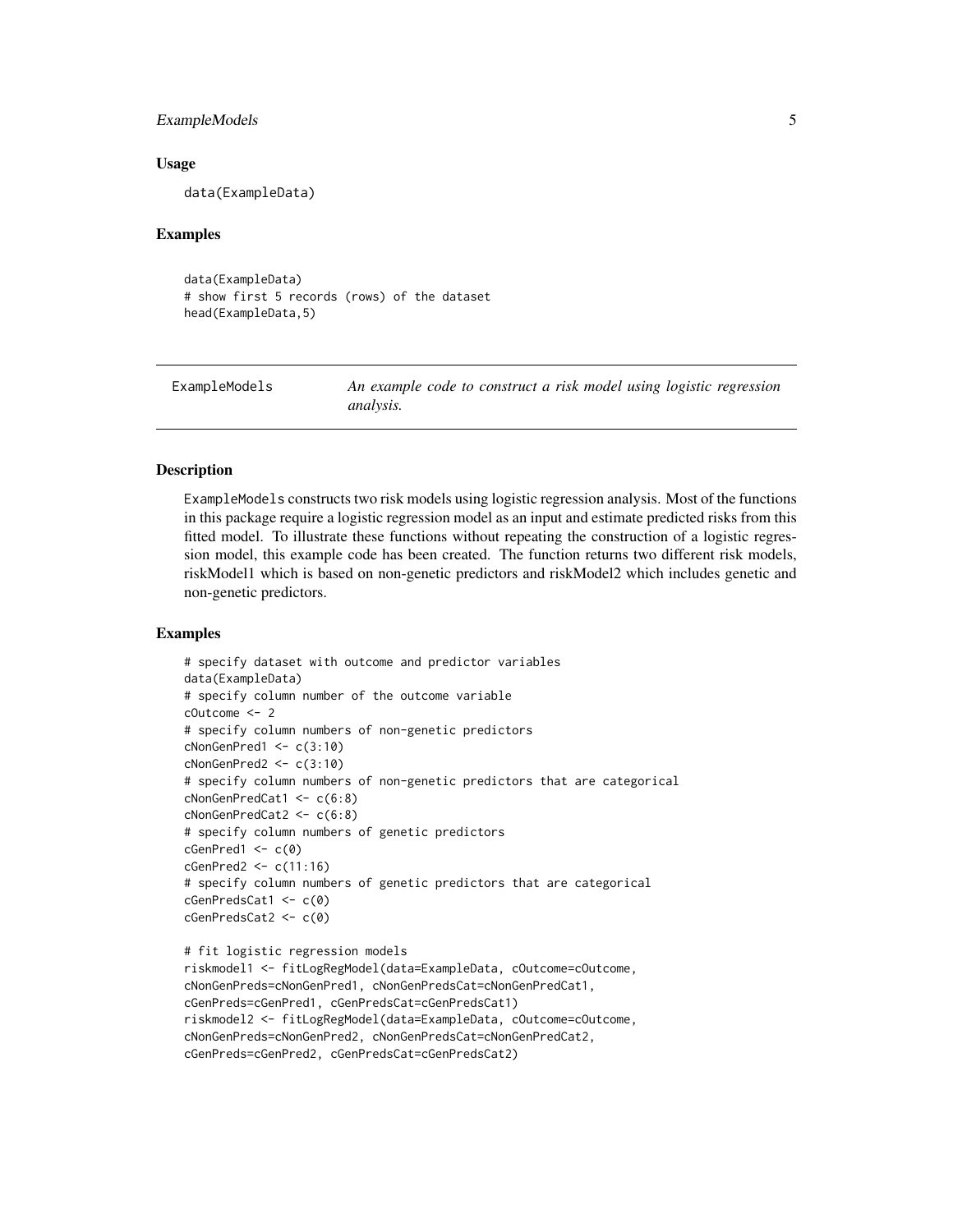```
# combine output in a list
ExampleModels <- list(riskModel1=riskmodel1, riskModel2=riskmodel2)
```
<span id="page-5-1"></span>fitLogRegModel *Function to fit a logistic regression model.*

# Description

The function fits a standard GLM function for the logistic regression model.

# Usage

fitLogRegModel(data, cOutcome, cNonGenPreds, cNonGenPredsCat, cGenPreds, cGenPredsCat)

| data            | Data frame or matrix that includes the outcome and predictor variables.                                                                                                                                                                                                                                                                                                                                                                                            |
|-----------------|--------------------------------------------------------------------------------------------------------------------------------------------------------------------------------------------------------------------------------------------------------------------------------------------------------------------------------------------------------------------------------------------------------------------------------------------------------------------|
| cOutcome        | Column number of the outcome variable. coutcome=2 means that the second<br>column of the dataset is the outcome variable. To fit the logistic regression<br>model, the outcome variable needs to be (re)coded as 1 for the presence and $\theta$<br>for the absence of the outcome of interest.                                                                                                                                                                    |
| cNonGenPreds    | Column numbers of the non-genetic predictors that are included in the model.<br>An example to denote column numbers is $c(3, 6:8, 10)$ . Choose $c(0)$ when no<br>non-genetic predictors are considered.                                                                                                                                                                                                                                                           |
| cNonGenPredsCat |                                                                                                                                                                                                                                                                                                                                                                                                                                                                    |
|                 | Column numbers of the non-genetic predictors that are entered as categorical<br>variables in the model. When non-genetic predictors are not specified as being<br>categorical they are treated as continuous variables in the model. If no non-<br>genetic predictors are categorical, denote c(0).                                                                                                                                                                |
| cGenPreds       | Column numbers of the genetic predictors or genetic risk score. Denote $c(\theta)$<br>when the prediction model does not consider genetic predictors or genetic risk<br>score.                                                                                                                                                                                                                                                                                     |
| cGenPredsCat    | Column numbers of the genetic predictors that are entered as categorical vari-<br>ables in the model. When SNPs are considered as categorical, the model will<br>estimate effects per genotype. Otherwise, SNPs are considered as continuous<br>variables for which the model will estimate an allelic effect. Choose $c(0)$ when<br>no genetic predictors are considered as categorical or when genetic predictors<br>are entered as a risk score into the model. |

<span id="page-5-0"></span>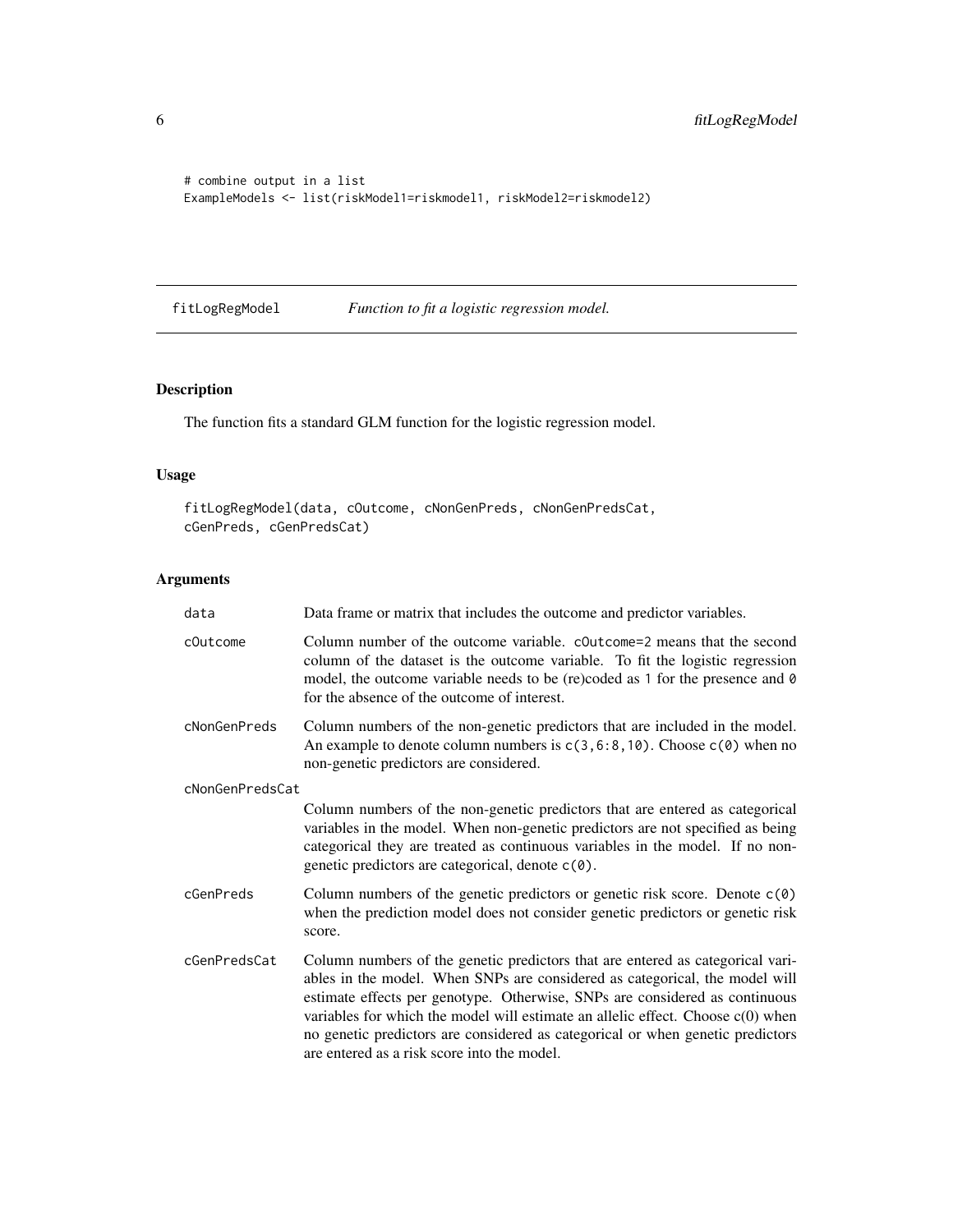# <span id="page-6-0"></span>ORmultivariate 7

# Details

The function fits a standard GLM function for the logistic regression model. This function can be used to construct a logistic regression model based on genetic and non-genetic predictors. The function also allows to enter the genetic predictors as a single risk score. For that purpose, the function requires that the dataset additionally includes the risk score. A new dataset can be constructed using "NewExampleData <-cbind(ExampleData,riskScore)". The genetic risk scores can be obtained using the function [riskScore](#page-23-1) in this package or be imported from other methods.

#### Value

No value returned.

# See Also

[predRisk](#page-20-1), [ORmultivariate](#page-6-1), [riskScore](#page-23-1)

#### Examples

```
# specify dataset with outcome and predictor variables
data(ExampleData)
# specify column number of outcome variable
cOutcome <- 2
# specify column numbers of non-genetic predictors
cNonGenPred <- c(3:10)
# specify column numbers of non-genetic predictors that are categorical
cNonGenPredCat <- c(6:8)
# specify column numbers of genetic predictors
cGenPred <- c(11,13:16)
# specify column numbers of genetic predictors that are categorical
cGenPredCat <- c(0)
# fit logistic regression model
riskmodel <- fitLogRegModel(data=ExampleData, cOutcome=cOutcome,
cNonGenPreds=cNonGenPred, cNonGenPredsCat=cNonGenPredCat,
cGenPreds=cGenPred, cGenPredsCat=cGenPredCat)
# show summary details for the fitted risk model
summary(riskmodel)
```
<span id="page-6-1"></span>ORmultivariate *Function to obtain multivariate odds ratios from a logistic regression model.*

# Description

The function estimates multivariate (adjusted) odds ratios (ORs) with 95% confidence intervals (CIs) for all the genetic and non-genetic variables in the risk model.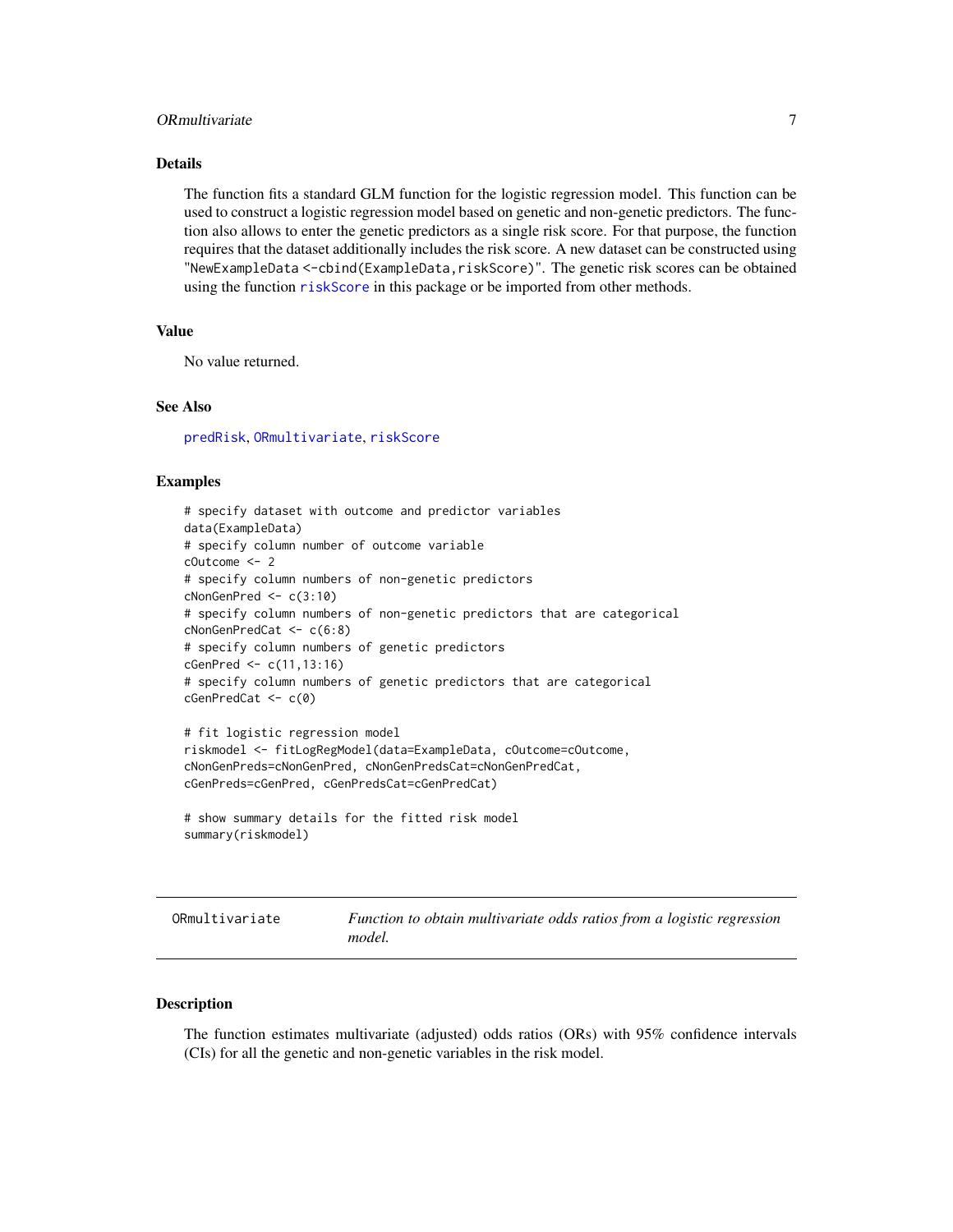#### <span id="page-7-0"></span>Usage

ORmultivariate(riskModel, filename)

#### Arguments

| riskModel | Name of logistic regression model that can be fitted using the function fit LogRegModel.                                                                        |
|-----------|-----------------------------------------------------------------------------------------------------------------------------------------------------------------|
| filename  | Name of the output file in which the multivariate ORs will be saved. If no<br>directory is specified, the file is saved in the working directory as a txt file. |
|           | When filename is not specified, the output is not saved.                                                                                                        |

#### Details

The function requires that first a logistic regression model is fitted either by using GLM function or the function [fitLogRegModel](#page-5-1). In addition to the multivariate ORs, the function returns summary statistics of model performance, namely the Brier score and the Nagelkerke's  $R<sup>2</sup>$  value. The Brier score quantifies the accuracy of risk predictions by comparing predicted risks with observed outcomes at individual level (where outcome values are either 0 or 1). The Nagelkerke's  $R^2$  value indicates the percentage of variation of the outcome explained by the predictors in the model.

#### Value

The function returns:

Predictors Summary

OR with 95% CI and corresponding p-values for each predictor in the model

Brier Score Brier score Nagelkerke Index Nagelkerke's  $R^2$  value

#### References

Brier GW. Verification of forecasts expressed in terms of probability. Monthly weather review 1950;78:1-3.

Nagelkerke NJ. A note on a general definition of the coefficient of determination. Biometrika 1991;78:691-692.

#### See Also

[fitLogRegModel](#page-5-1)

```
# specify dataset with outcome and predictor variables
data(ExampleData)
# specify column number of outcome variable
cOutcome <- 2
# specify column numbers of non-genetic predictors
cNonGenPred <- c(3:10)
# specify column numbers of non-genetic predictors that are categorical
cNonGenPredCat <- c(6:8)
```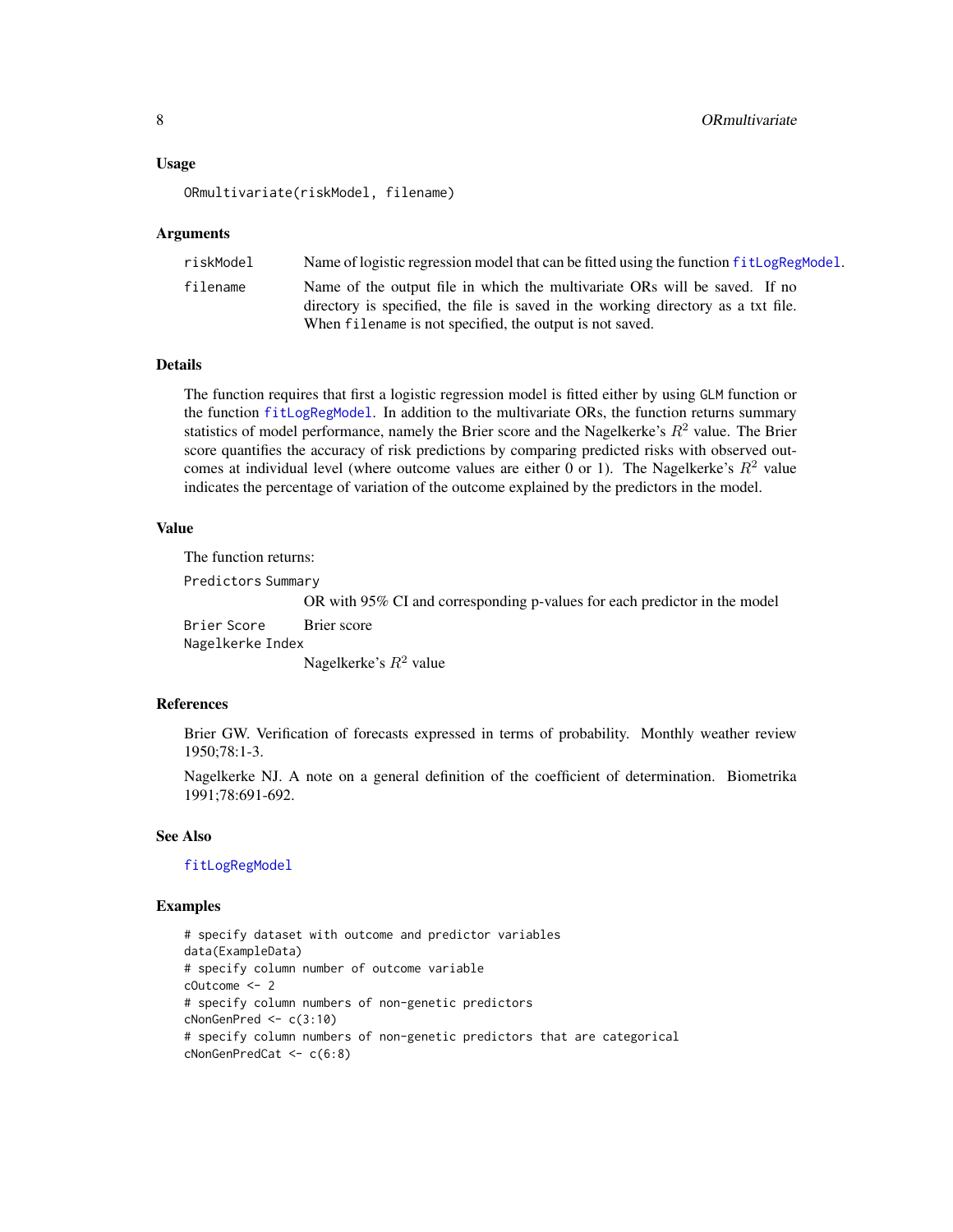# <span id="page-8-0"></span>plotCalibration 9

```
# specify column numbers of genetic predictors
cGenPred <- c(11,13:16)
# specify column numbers of genetic predictors that are categorical
cGenPredCat <- c(0)
# fit logistic regression model
riskmodel <- fitLogRegModel(data=ExampleData, cOutcome=cOutcome,
cNonGenPreds=cNonGenPred, cNonGenPredsCat=cNonGenPredCat,
cGenPreds=cGenPred, cGenPredsCat=cGenPredCat)
# obtain multivariate OR(95% CI) for all predictors of the fitted model
ORmultivariate(riskModel=riskmodel)
```
<span id="page-8-1"></span>plotCalibration *Function for calibration plot and Hosmer-Lemeshow goodness of fit test.*

# Description

The function produces a calibration plot and provides Hosmer-Lemeshow goodness of fit test statistics.

#### Usage

```
plotCalibration(data, cOutcome, predRisk, groups, rangeaxis,
plottitle, xlabel, ylabel, filename, fileplot, plottype)
```

| data      | Data frame or numeric matrix that includes the outcome and predictor variables.                                                                                                                                              |
|-----------|------------------------------------------------------------------------------------------------------------------------------------------------------------------------------------------------------------------------------|
| cOutcome  | Column number of the outcome variable.                                                                                                                                                                                       |
| predRisk  | Vector of predicted risks of all individuals in the dataset.                                                                                                                                                                 |
| groups    | Number of groups considered in Hosmer-Lemeshow test. Specification of groups<br>is optional (default groups is 10).                                                                                                          |
| rangeaxis | Range of x-axis and y-axis. Specification of rangeaxis is optional. Default is<br>$c(0,1)$ .                                                                                                                                 |
| plottitle | Title of the plot. Specification of plottitle is optional. Default is "Calibration"<br>plot".                                                                                                                                |
| xlabel    | Label of x-axis Default. Specification of xlabel is optional. Default is "Pre-<br>dicted risk".                                                                                                                              |
| ylabel    | Label of y-axis. Specification of ylabel is optional. Default is "Observed risk".                                                                                                                                            |
| filename  | Name of the output file in which the calibration table is saved. The file is saved<br>as a txt file in the working directory. When no filename is specified, the output<br>is not saved. Example: filename="calibration.txt" |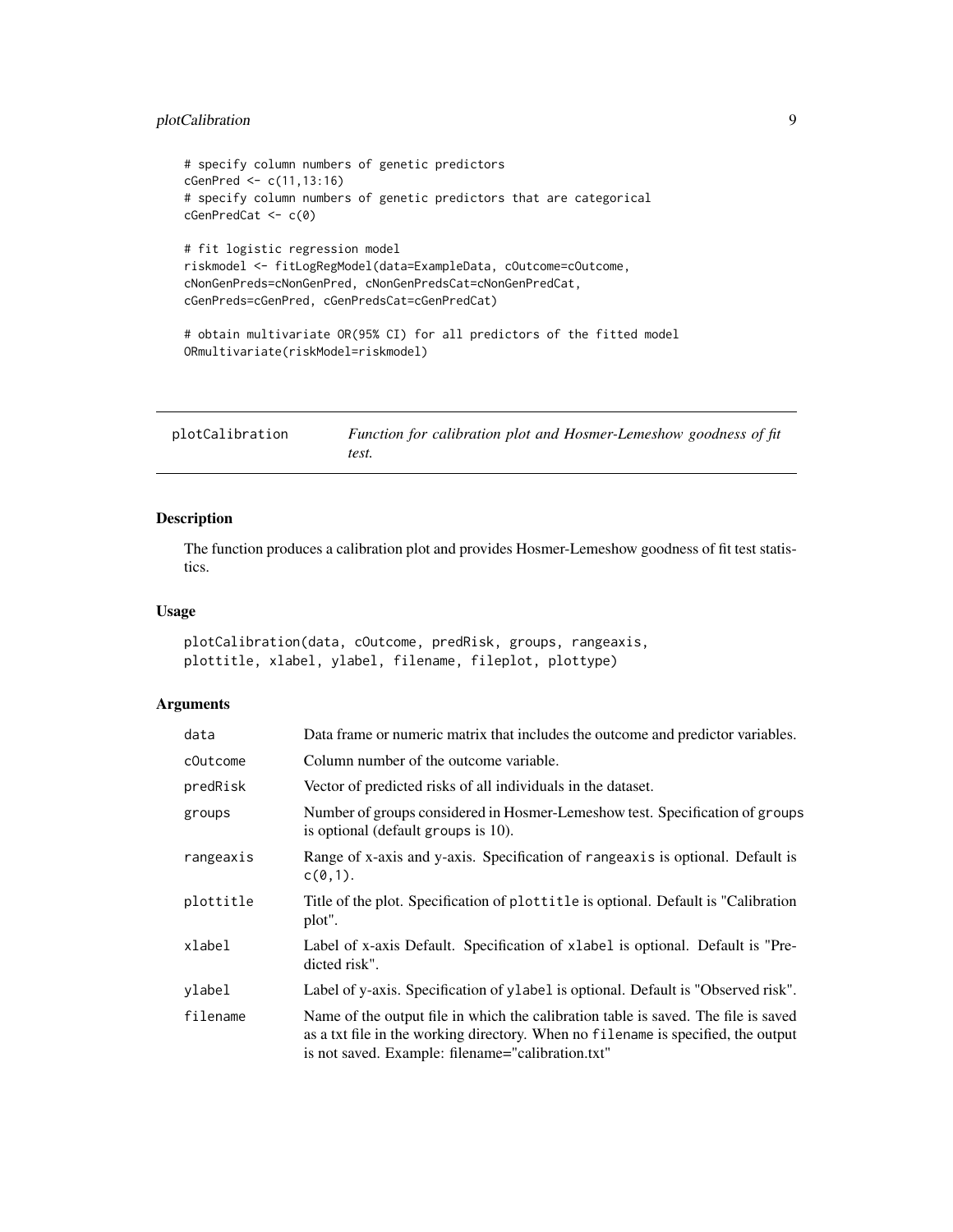# <span id="page-9-0"></span>10 plotCalibration  $p$

| fileplot | Name of the file that contains the calibation plot. The file is saved in the working<br>directory in the format specified under plottype. Example: fileplot="plotname".<br>Note that the extension is not specified here. When fileplot is not specified,<br>the plot is not saved. |
|----------|-------------------------------------------------------------------------------------------------------------------------------------------------------------------------------------------------------------------------------------------------------------------------------------|
| plottype | The format in which the plot is saved. Available formats are wmf, emf, png, jpg,<br>jpeg, bmp, tif, tiff, ps, eps or pdf. Foe example, plottype="eps" will save the<br>plot in eps format. When plottype is not specified, the plot will be saved in jpg<br>format.                 |

# Details

Hosmer-Lemeshow test statistic is a measure of the fit of the model, comparing observed and predicted risks across subgroups of the population. The default number of groups is 10.

The function requires the outcome of interest and predicted risks of all individuals. Predicted risks can be obtained from the functions [fitLogRegModel](#page-5-1) and [predRisk](#page-20-1) or be imported from other packages or methods.

# Value

The function creates a calibration plot and returns the following measures:

| Chi_square | Chi square value of Hosmer-Lemeshow test                               |
|------------|------------------------------------------------------------------------|
| df         | Degrees of freedom, which is (groups-2) where groups: number of groups |
| p_value    | p-value of Hosmer-Lemeshow test for goodness of fit                    |

#### References

Hosmer DW, Hosmer T, Le Cessie S, Lemeshow S. A comparison of goodness-of-fit tests for the logistic regression model. Stat Med 1997; 16:965-980.

# See Also

# [predRisk](#page-20-1)

```
# specify dataset with outcome and predictor variables
data(ExampleData)
# specify column number of the outcome variable
cOutcome <- 2
# fit a logistic regression model
# all steps needed to construct a logistic regression model are written in a function
# called 'ExampleModels', which is described on page 4-5
riskmodel <- ExampleModels()$riskModel2
# obtain predicted risks
predRisk <- predRisk(riskmodel)
# specify range of x-axis and y-axis
```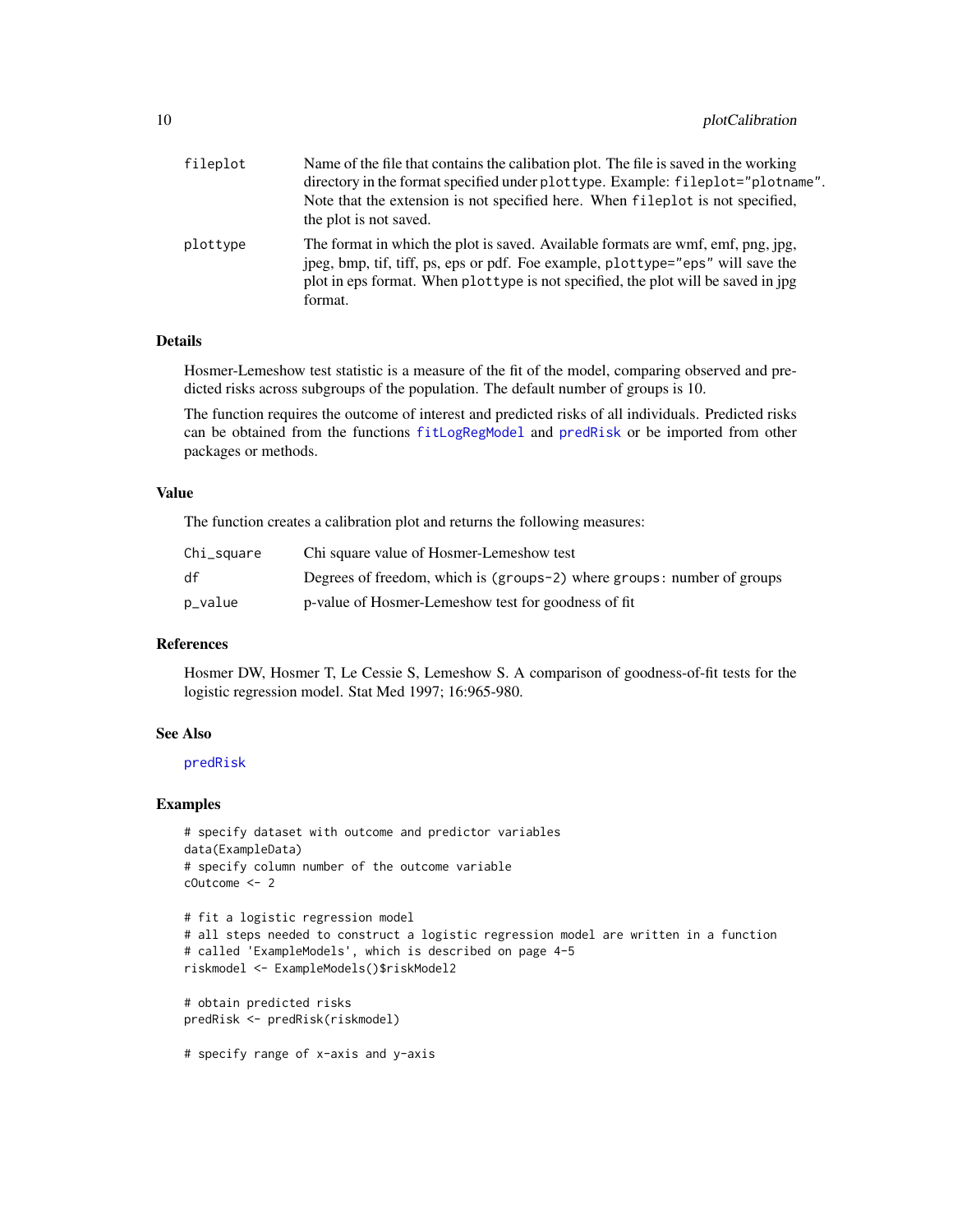# <span id="page-10-0"></span>plotDiscriminationBox 11

```
rangeaxis \leq c(0,1)
# specify number of groups for Hosmer-Lemeshow test
groups <-10# compute calibration measures and produce calibration plot
plotCalibration(data=ExampleData, cOutcome=cOutcome, predRisk=predRisk,
groups=groups, rangeaxis=rangeaxis)
```
<span id="page-10-1"></span>plotDiscriminationBox *Function for box plots of predicted risks separately for individuals with and without the outcome of interest.*

#### Description

The function produces box plots of predicted risks for individuals with and without the outcome of interest and calculates the discrimination slope.

# Usage

```
plotDiscriminationBox(data, cOutcome, predrisk, labels, plottitle,
ylabel, fileplot, plottype)
```
# Arguments

| data      | Data frame or matrix that includes the outcome and predictors variables.                                                                                                                                                                                             |
|-----------|----------------------------------------------------------------------------------------------------------------------------------------------------------------------------------------------------------------------------------------------------------------------|
| cOutcome  | Column number of the outcome variable.                                                                                                                                                                                                                               |
| predrisk  | Vector of predicted risks.                                                                                                                                                                                                                                           |
| labels    | Labels given to the groups of individuals without and with the outcome of inter-<br>est. Specification of label is optional. Default is c("Without disease", "With<br>disease").                                                                                     |
| plottitle | Title of the plot. Specification of plottitle is optional. Default is "Box plot".                                                                                                                                                                                    |
| ylabel    | Label of y-axis. Specification of ylabel is optional. Default is "Predicted risks".                                                                                                                                                                                  |
| fileplot  | Name of the file that contains the plot. The file is saved in the working directory<br>in the format specified under plottype. Example: fileplot="name". Note<br>that the extension is not specified here. When fileplot is not specified, the<br>plot is not saved. |
| plottype  | The format in which the plot is saved. Available formats are wmf, emf, png, jpg,<br>jpeg, bmp, tif, tiff, ps, eps or pdf. Foe example, plottype="eps" will save the<br>plot in eps format. When plottype is not specified, the plot will be saved in jpg<br>format.  |

# Details

The discrimination slope is the difference between the mean predicted risks of individuals with and without the outcome of interest. Predicted risks can be obtained using the [fitLogRegModel](#page-5-1) and [predRisk](#page-20-1) or be imported from other programs. The difference between discrimination slopes of two separate risk models is equivalent to (IDI) which is discussed in details in the [reclassification](#page-21-1) function.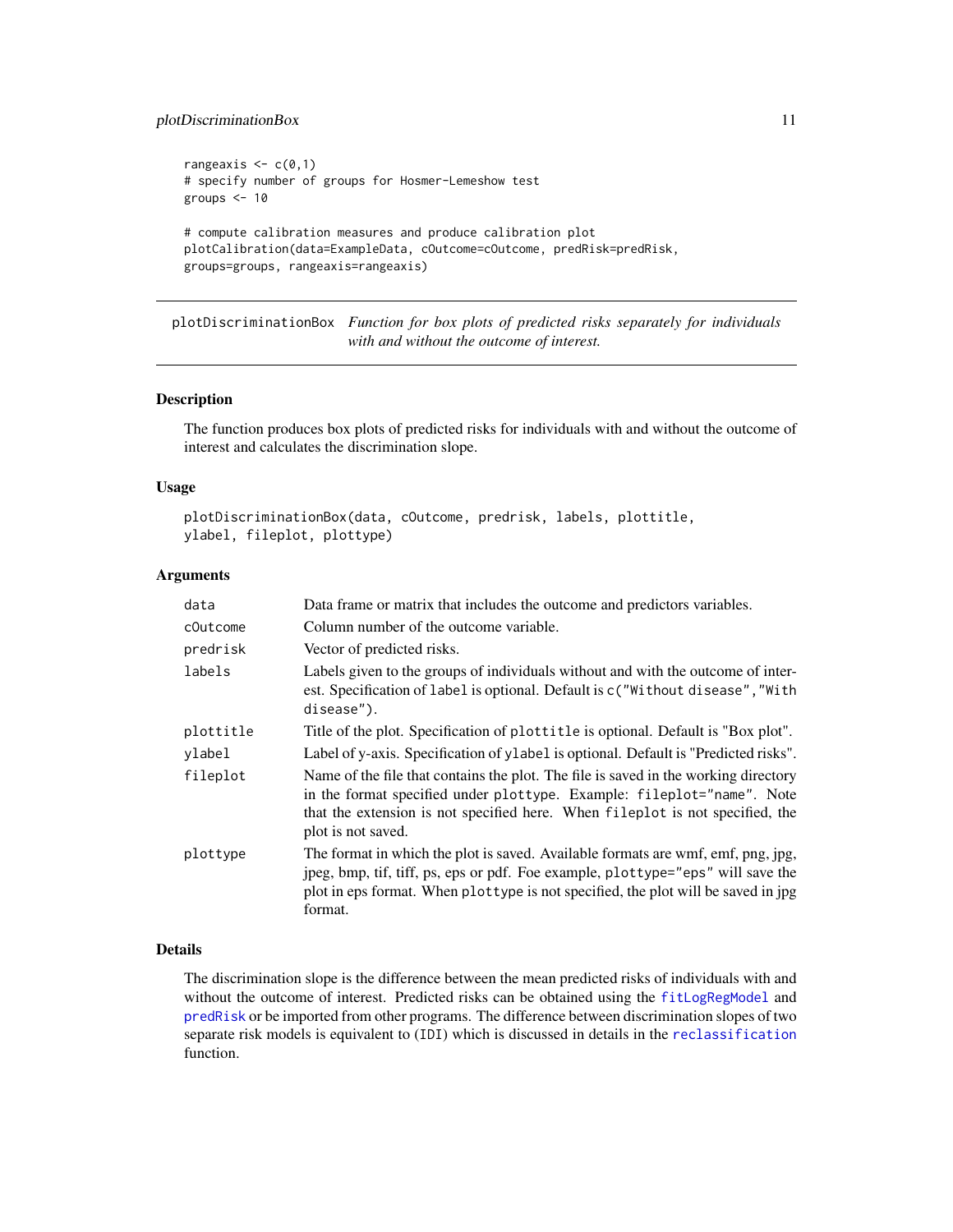# <span id="page-11-0"></span>Value

The function creates a box plots of predicted risks for individuals with and without the outcome of interest and returns the discrimination slope.

#### References

Yates JF. External correspondence: decomposition of the mean probability score. Organizational Behavior and Human Performance 1982;30:132-156.

#### See Also

[reclassification](#page-21-1), [predRisk](#page-20-1)

#### Examples

```
# specify dataset with outcome and predictor variables
data(ExampleData)
# specify column number of outcome variable
cOutcome <- 2
# fit a logistic regression model
# all steps needed to construct a logistic regression model are written in a function
# called 'ExampleModels', which is described on page 4-5
riskmodel <- ExampleModels()$riskModel2
# obtain predicted risks
predRisk <- predRisk(riskmodel)
# specify labels for the groups without and with the outcome of interest
labels <- c("Without disease", "With disease")
```

```
# produce discrimination box plot
plotDiscriminationBox(data=ExampleData, cOutcome=cOutcome, predrisk=predRisk,
labels=labels)
```
plotPredictivenessCurve

*Function for predictiveness curve.*

# **Description**

The function creates a plot of cumulative percentage of individuals to the predicted risks.

#### Usage

```
plotPredictivenessCurve(predrisk, rangeyaxis, labels, plottitle,
xlabel, ylabel, fileplot, plottype)
```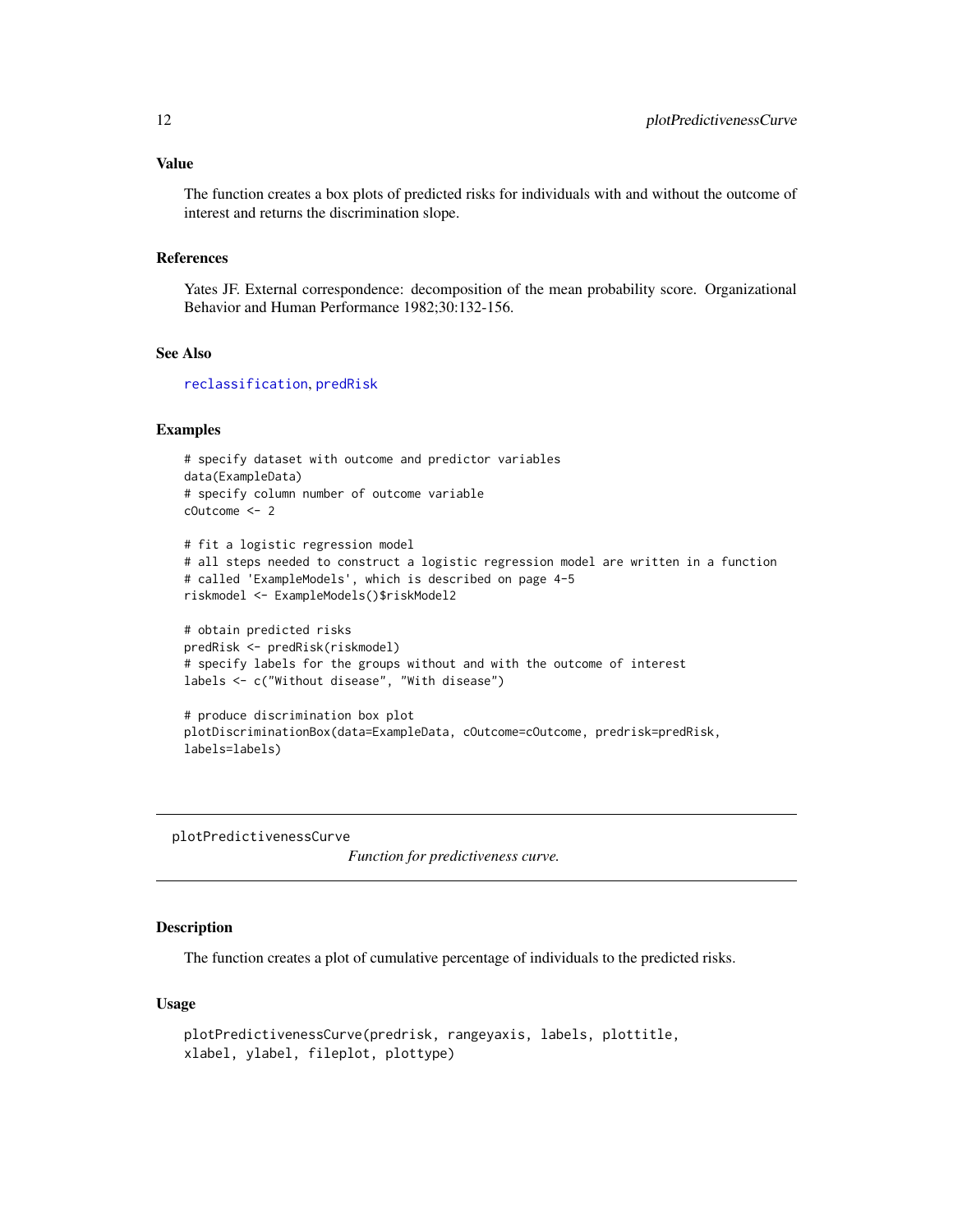# <span id="page-12-0"></span>Arguments

| predrisk   | Vector of predicted risk. When multiple curves need to be presented in one plot,<br>specify multiple vectors of predicted risks as predrisk=cbind(predrisk1, predrisk2, , predriskn)                                                                                              |
|------------|-----------------------------------------------------------------------------------------------------------------------------------------------------------------------------------------------------------------------------------------------------------------------------------|
| rangeyaxis | Range of the y axis. Default rangey axis is $c(0,1)$ .                                                                                                                                                                                                                            |
| labels     | Label(s) given to the predictiveness curve(s). Specification of labels is op-<br>tional. When specified, the labels should be in the same order as specified in<br>predrisk.                                                                                                      |
| plottitle  | Title of the plot. Specification of plottitle is optional. Default is "Predictive-<br>ness curve".                                                                                                                                                                                |
| xlabel     | Label of x-axis. Specification of xlabel is optional. Default is "Cumulative"<br>percentage".                                                                                                                                                                                     |
| ylabel     | Label of y-axis. Specification of ylabel is optional. Default is "Predicted risks".                                                                                                                                                                                               |
| fileplot   | Name of the output file that contains the plot. The file is saved in the working di-<br>rectory in the format specified under plottype. Example: fileplot="plotname".<br>Note that the extension is not specified here. When fileplot is not specified,<br>the plot is not saved. |
| plottype   | The format in which the plot is saved. Available formats are wmf, emf, png, jpg,<br>jpeg, bmp, tif, tiff, ps, eps or pdf. For example, plottype="eps" will save the<br>plot in eps format. When plottype is not specified, the plot will be saved in jpg<br>format.               |

# Details

The Predictiveness curve is a plot of cumulative percentage of individuals to the predicted risks. Cumulative percentage indicates the percentage of individual that has a predicted risk equal or lower than the risk value. Predicted risks can be obtained using the functions [fitLogRegModel](#page-5-1) and [predRisk](#page-20-1) or be imported from other methods or packages.

# Value

The function creates a predictiveness curve.

# References

Pepe MS, Feng Z, Huang Y, et al. Integrating the predictiveness of a marker with its performance as a classifier. Am J Epidemiol 2008;167:362-368.

#### See Also

[predRisk](#page-20-1)

# Examples

```
# specify dataset with outcome and predictor variables
data(ExampleData)
```
# fit logistic regression models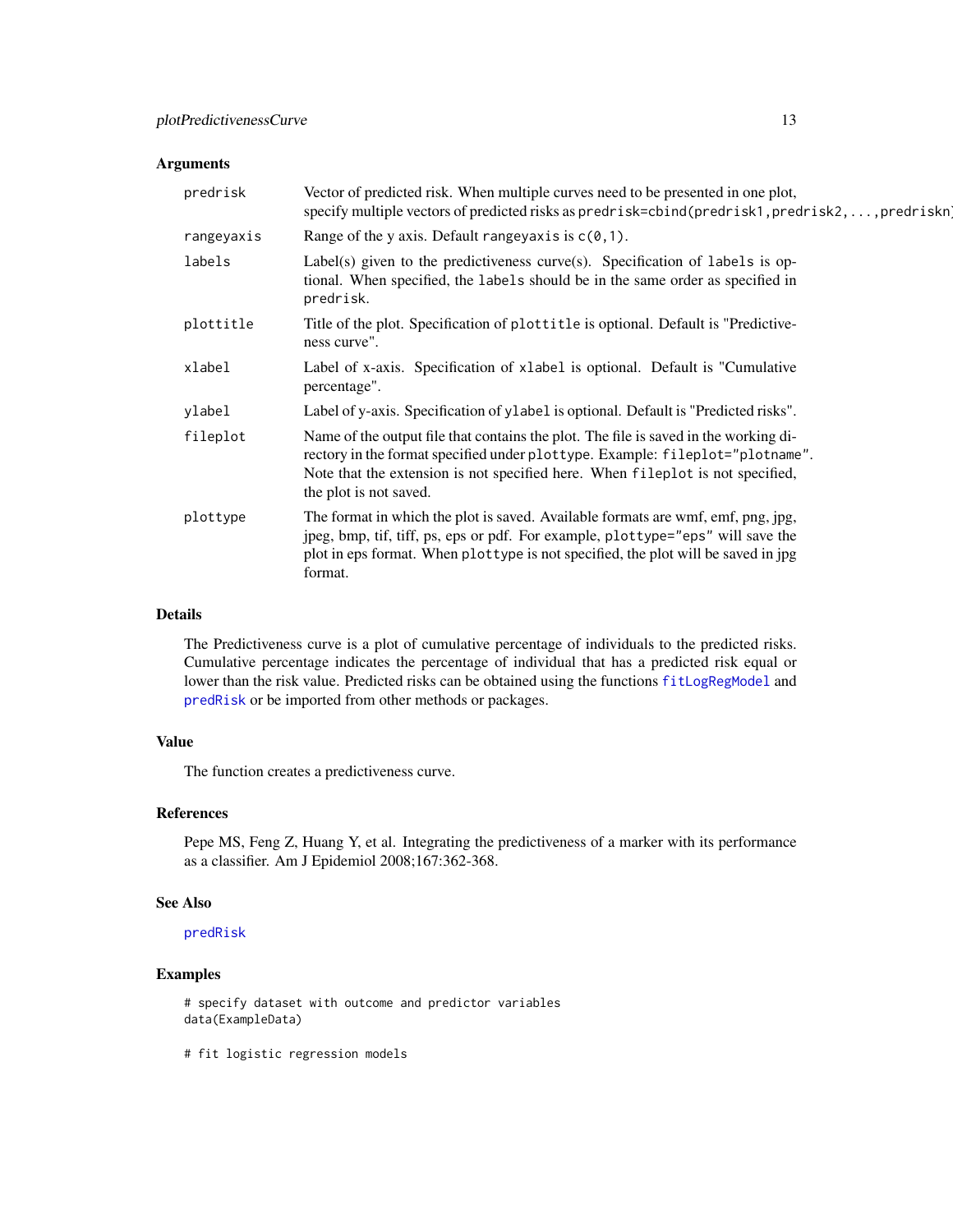```
# all steps needed to construct a logistic regression model are written in a function
# called 'ExampleModels', which is described on page 4-5
riskmodel1 <- ExampleModels()$riskModel1
riskmodel2 <- ExampleModels()$riskModel2
# obtain predicted risks
predRisk1 <- predRisk(riskmodel1)
predRisk2 <- predRisk(riskmodel2)
# specify range of y-axis
rangeyaxis \leq c(0,1)# specify labels of the predictiveness curves
labels <- c("without genetic factors", "with genetic factors")
# produce predictiveness curves
plotPredictivenessCurve(predrisk=cbind(predRisk1,predRisk2),
rangeyaxis=rangeyaxis, labels=labels)
```

```
plotPriorPosteriorRisk
```
*Function to plot posterior risks against prior risks.*

#### Description

Function to plot posterior risks against prior risks.

#### Usage

```
plotPriorPosteriorRisk(data, priorrisk, posteriorrisk, cOutcome, plottitle,
xlabel, ylabel, rangeaxis, plotAll=TRUE, labels, filename, fileplot, plottype)
```

| data          | Data frame or matrix that includes the outcome and predictors variables.                                                                                                                                                                         |
|---------------|--------------------------------------------------------------------------------------------------------------------------------------------------------------------------------------------------------------------------------------------------|
| priorrisk     | Vector of predicted risks based on initial model.                                                                                                                                                                                                |
| posteriorrisk | Vector of predicted risks based on updated model.                                                                                                                                                                                                |
| cOutcome      | Column number of the outcome variable.                                                                                                                                                                                                           |
| plottitle     | Title of the plot. Specification of plottitle is optional. Default is "PriorPoste-<br>riorRisk plot".                                                                                                                                            |
| xlabel        | Label of x-axis. Specification of xlabel is optional. Default is "Prior risk".                                                                                                                                                                   |
| ylabel        | Label of y-axis. Specification of ylabel is optional. Default is "Posterior risk".                                                                                                                                                               |
| rangeaxis     | Range of x-axis and y-axis. Specification of rangeaxis is optional. Default is<br>$c(0,1)$ .                                                                                                                                                     |
| plotAll       | plotall=TRUE will create one plot for the total population. When plotall=FALSE<br>separate plots will be created for individuals with and without the outcome of<br>interest. means two separate plots for with and without outcome of interest. |

<span id="page-13-0"></span>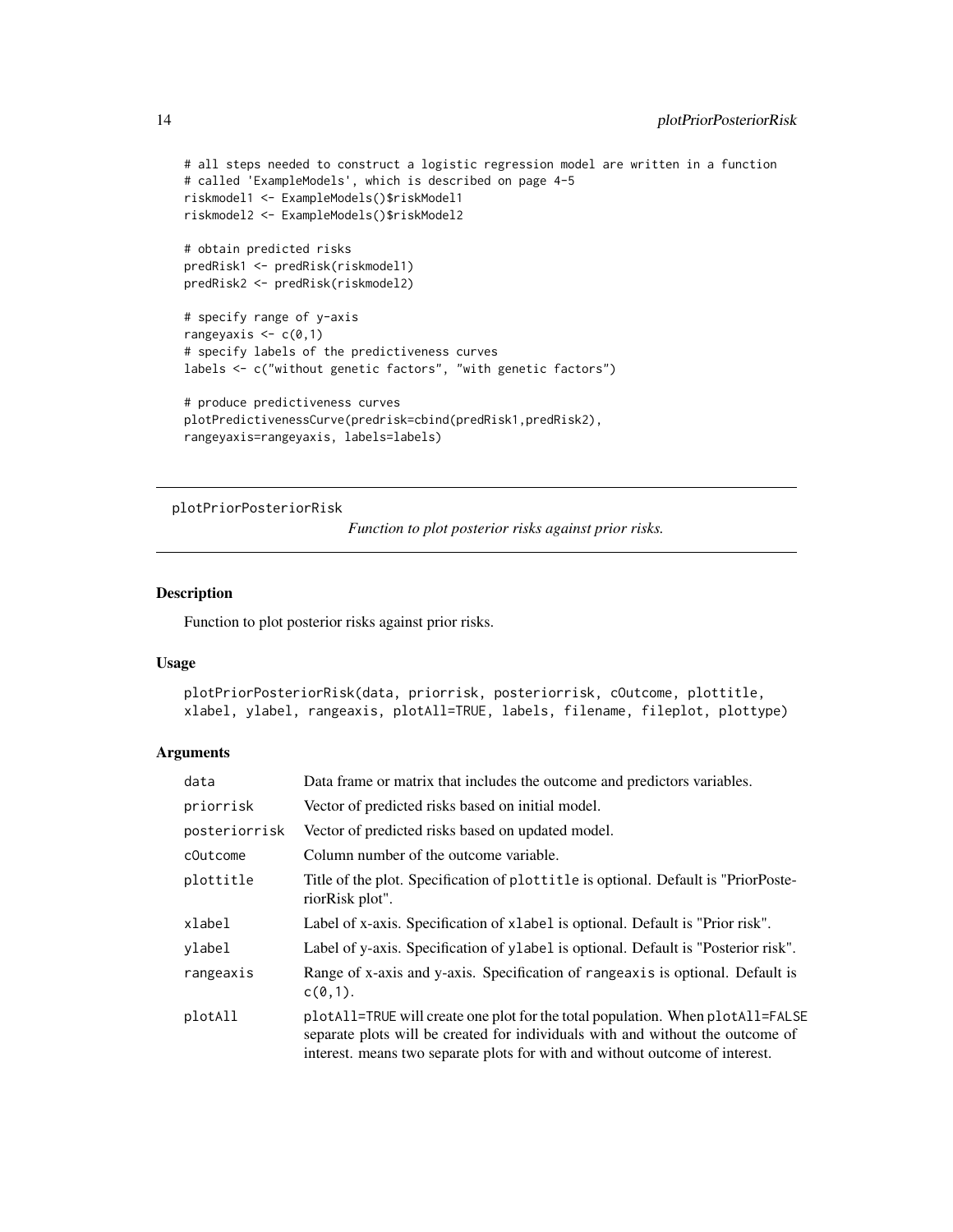<span id="page-14-0"></span>

| labels   | Labels given to the groups of individuals without and with the outcome of in-<br>terest. Default labels is c("without outcome", "with outcome"). Note that<br>when plotAll=TRUE, specification of labels is not necessary.                                                        |
|----------|-----------------------------------------------------------------------------------------------------------------------------------------------------------------------------------------------------------------------------------------------------------------------------------|
| filename | Name of the output file in which prior and posterior risks for each individual<br>with the outcome will be saved. If no directory is specified, the file is saved in<br>the working directory as a txt file. When no filename is specified, the output is<br>not saved.           |
| fileplot | Name of the output file that contains the plot. The file is saved in the working di-<br>rectory in the format specified under plottype. Example: fileplot="plotname".<br>Note that the extension is not specified here. When fileplot is not specified,<br>the plot is not saved. |
| plottype | The format in which the plot is saved. Available formats are wmf, emf, png, jpg,<br>jpeg, bmp, tif, tiff, ps, eps or pdf. For example, plottype="eps" will save the<br>plot in eps format. When plottype is not specified, the plot will be saved in jpg<br>format.               |

#### Details

The function creates a plot of posterior risks (predicted risks using the updated model) against prior risks (predicted risks using the initial model). Predicted risks can be obtained using the functions [fitLogRegModel](#page-5-1) and [predRisk](#page-20-1) or be imported from other packages or methods.

# Value

The function creates a plot of posterior risks against prior risks.

# See Also

# [predRisk](#page-20-1)

```
# specify dataset with outcome and predictor variables
data(ExampleData)
# specify column number of outcome variable
cOutcome <- 2
# fit logistic regression models
# all steps needed to construct a logistic regression model are written in a function
# called 'ExampleModels', which is described on page 4-5
riskmodel1 <- ExampleModels()$riskModel1
riskmodel2 <- ExampleModels()$riskModel2
# obtain predicted risks
predRisk1 <- predRisk(riskmodel1)
predRisk2 <- predRisk(riskmodel2)
# specify label of x-axis
xlabel <- "Prior risk"
# specify label of y-axis
```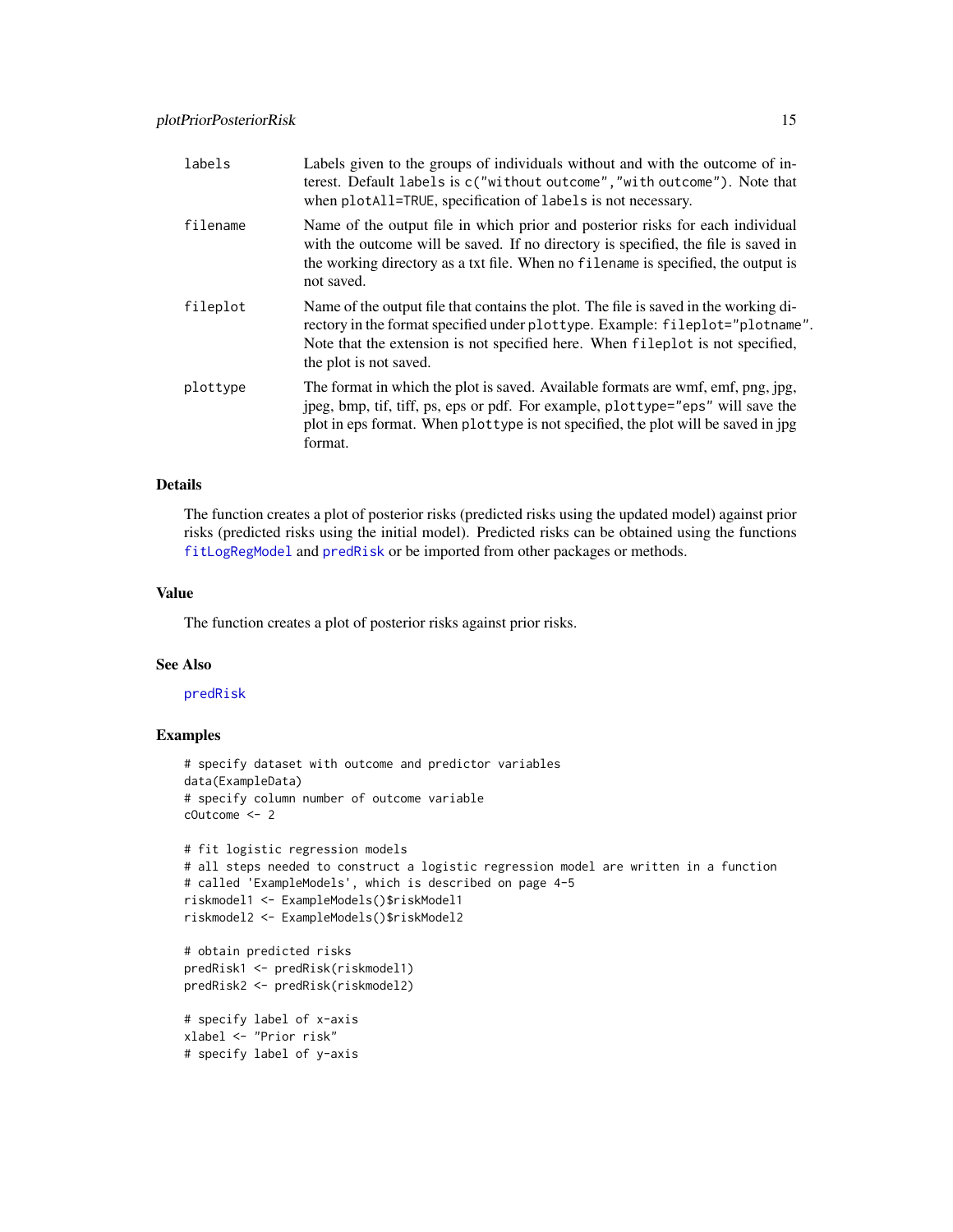```
ylabel <- "Posterior risk"
# specify title for the plot
titleplot <- "Prior versus posterior risk"
# specify range of the x-axis and y-axis
rangeaxis \leq c(0,1)# labels given to the groups without and with the outcome of interest
labels<- c("without outcome", "with outcome")
# produce prior risks and posterior risks plot
plotPriorPosteriorRisk(data=ExampleData, priorrisk=predRisk1,
posteriorrisk=predRisk2, cOutcome=cOutcome, xlabel=xlabel, ylabel=ylabel,
rangeaxis=rangeaxis, plotAll=TRUE, plottitle=titleplot, labels=labels)
```
<span id="page-15-1"></span>plotRiskDistribution *Function to plot histogram of risks separated for individuals with and without the outcome of interest.*

# Description

Function to plot histogram of risks separated for individuals with and without the outcome of interest.

# Usage

```
plotRiskDistribution(data, cOutcome, risks, interval, rangexaxis,
rangeyaxis, plottitle, xlabel, ylabel, labels, fileplot, plottype)
```

| data       | Data frame or numeric matrix that includes the outcome and predictor variables.                                                                                                   |
|------------|-----------------------------------------------------------------------------------------------------------------------------------------------------------------------------------|
| cOutcome   | Column number of the outcome variable.                                                                                                                                            |
| risks      | Risk of each individual. It is specified by either a vector of risk scores or a vector<br>of predicted risks.                                                                     |
| interval   | Size of the risk intervals. For example, interval = .1 will construct the follow-<br>ing intervals for predicted risks: $0-0.1, 0.1-0.2, \ldots, 0.9-1$ .                         |
| rangexaxis | Range of the x-axis. Specification of rangexaxis is optional.                                                                                                                     |
| rangeyaxis | Range of the y-axis.                                                                                                                                                              |
| plottitle  | Title of the plot. Specification of plottitle is optional. Default is "Histogram"<br>of risks".                                                                                   |
| xlabel     | Label of x-axis. Specification of xlabel is optional. Default is "Risk score".                                                                                                    |
| ylabel     | Label of y-axis. Specification of ylabel is optional. Default is "Percentage".                                                                                                    |
| labels     | Labels given to the groups of individuals without and with the outcome of inter-<br>est. Specification of labels is optional. Default is c("Without outcome", "With<br>outcome"). |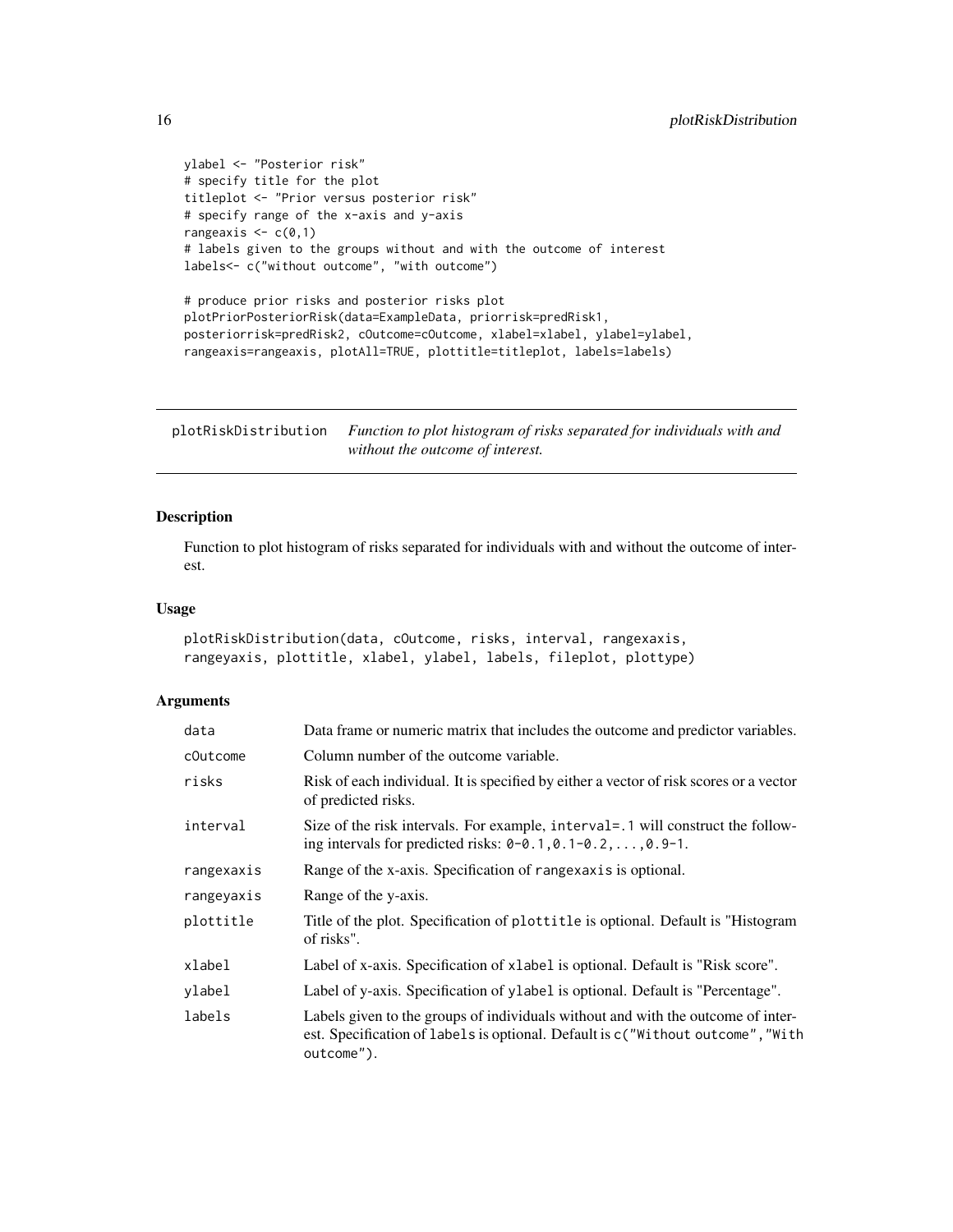<span id="page-16-0"></span>

| fileplot | Name of the output file that contains the plot. The file is saved in the working di-<br>rectory in the format specified under plottype. Example: fileplot="plotname".<br>Note that the extension is not specified here. When fileplot is not specified,<br>the plot is not saved. |
|----------|-----------------------------------------------------------------------------------------------------------------------------------------------------------------------------------------------------------------------------------------------------------------------------------|
| plottype | The format in which the plot is saved. Available formats are wmf, emf, png, jpg,<br>jpeg, bmp, tif, tiff, ps, eps or pdf. For example, plottype="eps" will save the<br>plot in eps format. When plottype is not specified, the plot will be saved in jpg<br>format.               |

# Value

The function creates the histogram of risks separated for individuals with and without the outcome of interest.

# See Also

[plotROC](#page-18-1), [riskScore](#page-23-1)

```
# specify dataset with outcome and predictor variables
data(ExampleData)
# specify column number of the outcome variable
cOutcome <- 2
# fit a logistic regression model
# all steps needed to construct a logistic regression model are written in a function
# called 'ExampleModels', which is described on page 4-5
riskmodel <- ExampleModels()$riskModel2
# obtain predicted risks
predRisk <- predRisk(riskmodel)
# specify the size of each interval
interval < -05# specify label of x-axis
xlabel <- "Predicted risk"
# specify label of y-axis
ylabel <- "Percentage"
# specify range of x-axis
xrange <-c(0,1)# specify range of y-axis
yrange <-c(0,40)# specify title for the plot
maintitle <- "Distribution of predicted risks"
# specify labels
labels <- c("Without outcome", "With outcome")
# produce risk distribution plot
plotRiskDistribution(data=ExampleData, cOutcome=cOutcome,
risks=predRisk, interval=interval, plottitle=maintitle, rangexaxis=xrange,
rangeyaxis=yrange, xlabel=xlabel, ylabel=ylabel, labels=labels)
```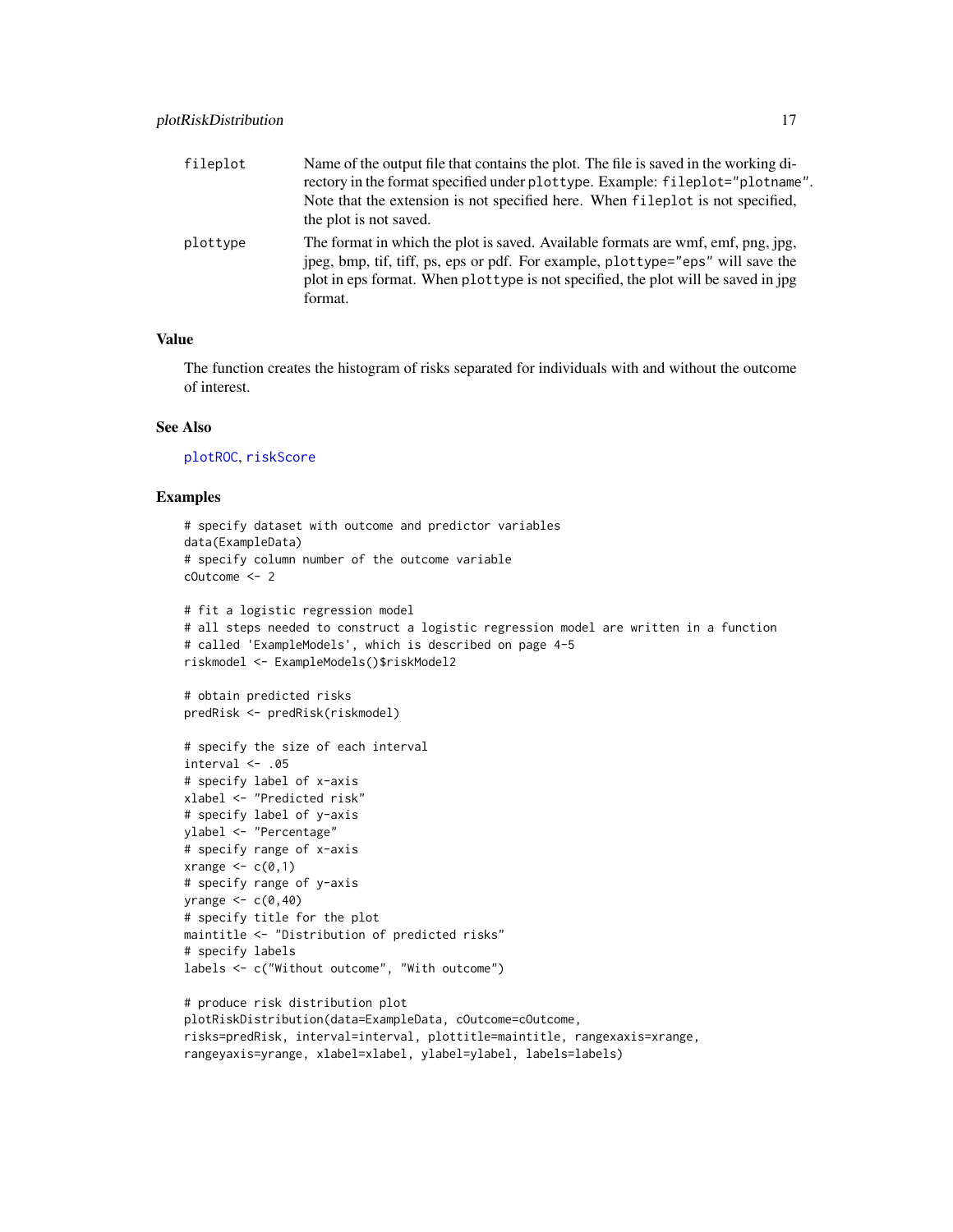<span id="page-17-1"></span><span id="page-17-0"></span>plotRiskscorePredrisk *Function to plot predicted risks against risk scores.*

# Description

This function is used to make a plot of predicted risks against risk scores.

# Usage

```
plotRiskscorePredrisk(data, riskScore, predRisk, plottitle, xlabel,
ylabel, rangexaxis, rangeyaxis, filename, fileplot, plottype)
```
# Arguments

| data       | Data frame or matrix that includes the outcome and predictors variables.                                                                                                                                                                                                          |
|------------|-----------------------------------------------------------------------------------------------------------------------------------------------------------------------------------------------------------------------------------------------------------------------------------|
| riskScore  | Vector of (weighted or unweighted) genetic risk scores.                                                                                                                                                                                                                           |
| predRisk   | Vector of predicted risks.                                                                                                                                                                                                                                                        |
| plottitle  | Title of the plot. Specification of plottitle is optional. Default is "Risk score"<br>predicted risk plot".                                                                                                                                                                       |
| xlabel     | Label of x-axis. Specification of xlabel is optional. Default is "Risk score".                                                                                                                                                                                                    |
| ylabel     | Label of y-axis. Specification of ylabel is optional. Default is "Predicted risk".                                                                                                                                                                                                |
| rangexaxis | Range of the x axis. Specification of rangexaxis is optional.                                                                                                                                                                                                                     |
| rangeyaxis | Range of the y axis. Specification of rangey axis is optional. Default is $c(0, 1)$ .                                                                                                                                                                                             |
| filename   | Name of the output file in which risk scores and predicted risks for each indi-<br>vidual will be saved. If no directory is specified, the file is saved in the working<br>directory as a txt file. When no filename is specified, the output is not saved.                       |
| fileplot   | Name of the output file that contains the plot. The file is saved in the working di-<br>rectory in the format specified under plottype. Example: fileplot="plotname".<br>Note that the extension is not specified here. When fileplot is not specified,<br>the plot is not saved. |
| plottype   | The format in which the plot is saved. Available formats are wmf, emf, png, jpg,<br>jpeg, bmp, tif, tiff, ps, eps or pdf. For example, plottype="eps" will save the<br>plot in eps format. When plottype is not specified, the plot will be saved in jpg<br>format.               |

# Details

The function creates a plot of predicted risks against risk scores. Predicted risks can be obtained using the functions [fitLogRegModel](#page-5-1) and [predRisk](#page-20-1) or be imported from other methods or packages. The function [riskScore](#page-23-1) can be used to compute unweighted or weighted risk scores.

# Value

The function creates a plot of predicted risks against risk scores.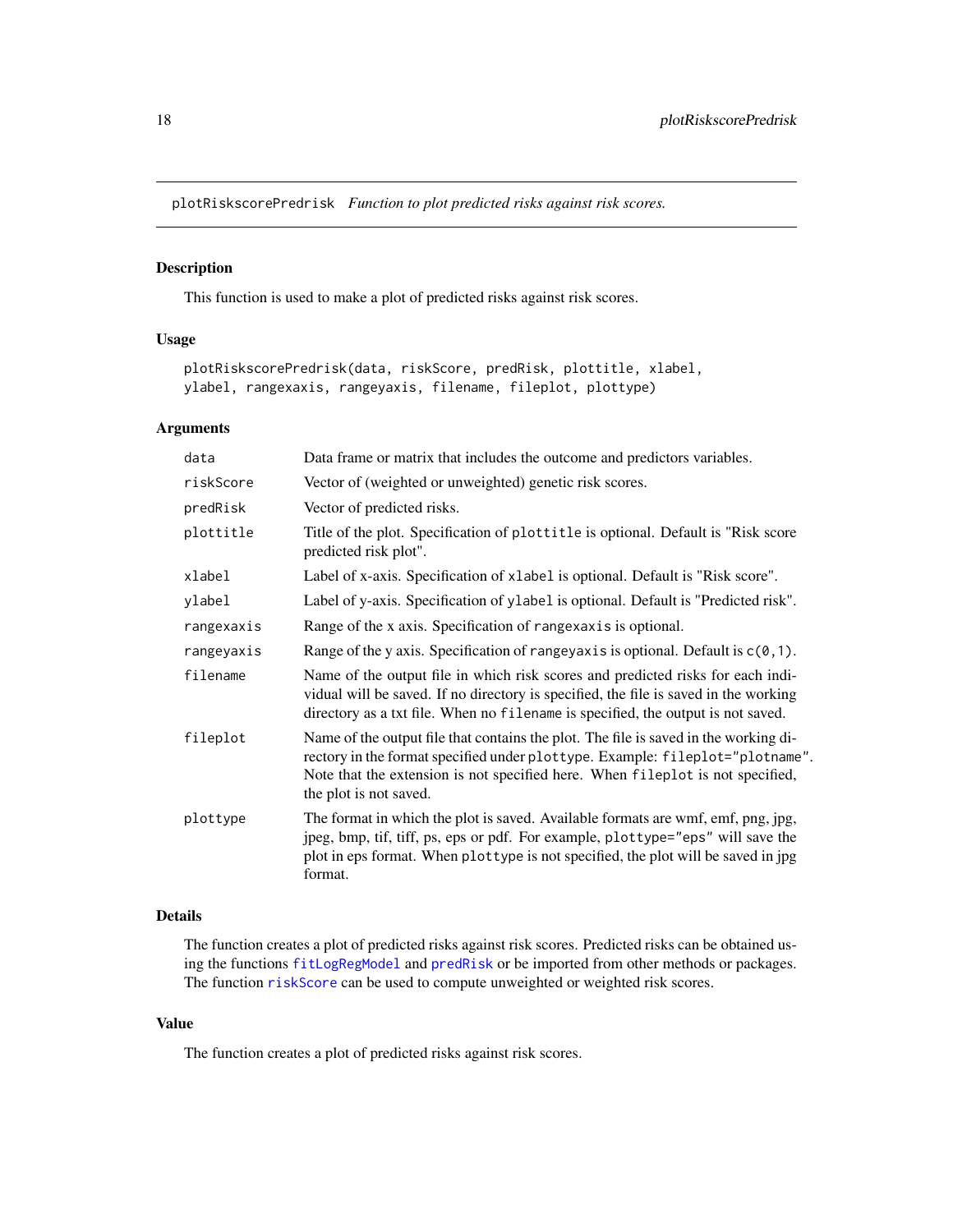#### <span id="page-18-0"></span> $p$ lotROC  $\qquad \qquad$  19

# See Also

[riskScore](#page-23-1), [predRisk](#page-20-1)

# Examples

```
# specify dataset with outcome and predictor variables
data(ExampleData)
# fit a logistic regression model
# all steps needed to construct a logistic regression model are written in a function
# called 'ExampleModels', which is described on page 4-5
riskmodel <- ExampleModels()$riskModel2
# obtain predicted risks
predRisk <- predRisk(riskmodel)
# specify column numbers of genetic predictors
cGenPred \leftarrow c(11:16)# function to compute unweighted genetic risk scores
riskScore <- riskScore(weights=riskmodel, data=ExampleData,
cGenPreds=cGenPred, Type="unweighted")
# specify range of x-axis
rangexaxis \leq c(0,12)# specify range of y-axis
rangeyaxis \leq c(0,1)# specify label of x-axis
xlabel <- "Risk score"
# specify label of y-axis
ylabel <- "Predicted risk"
# specify title for the plot
plottitle <- "Risk score versus predicted risk"
# produce risk score-predicted risk plot
plotRiskscorePredrisk(data=ExampleData, riskScore=riskScore, predRisk=predRisk,
plottitle=plottitle, xlabel=xlabel, ylabel=ylabel, rangexaxis=rangexaxis,
rangeyaxis=rangeyaxis)
```
<span id="page-18-1"></span>plotROC *Function for a receiver operating characteristic curve (ROC) plot and area under the ROC curve (AUC) value.*

# Description

The function produces ROC curve and corresponding AUC value with 95% CI. The function can plot one or multiple ROC curves in a single plot.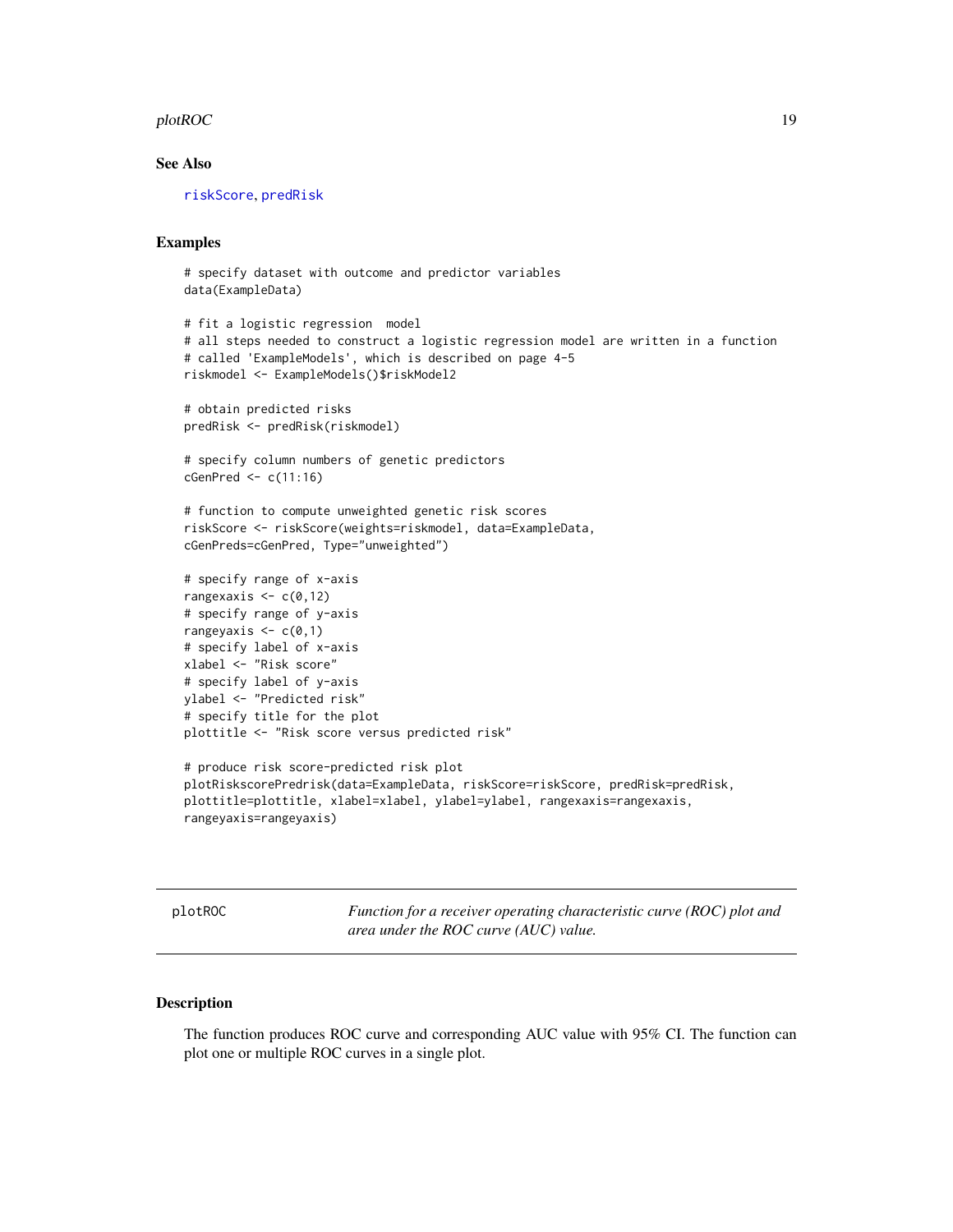# <span id="page-19-0"></span>20 plotROC

# Usage

```
plotROC(data, cOutcome, predrisk, labels, plottitle, xlabel, ylabel,
fileplot, plottype)
```
# Arguments

| data      | Data frame or matrix that includes the outcome and predictors variables.                                                                                                                                                                                                          |
|-----------|-----------------------------------------------------------------------------------------------------------------------------------------------------------------------------------------------------------------------------------------------------------------------------------|
| cOutcome  | Column number of the outcome variable.                                                                                                                                                                                                                                            |
| predrisk  | Vector of predicted risk. When multiple curves need to be presented in one plot,<br>specify multiple vectors of predicted risks as predrisk=cbind(predrisk1, predrisk2, , predriskn                                                                                               |
| labels    | Label(s) given to the ROC curve(s). Specification of labels is optional. When<br>specified, the labels should be in the same order as specified in predrisk.                                                                                                                      |
| plottitle | Title of the plot. Specification of plottitle is optional. Default is "ROC plot".                                                                                                                                                                                                 |
| xlabel    | Label of x-axis. Specification of xlabel is optional. Default is "1- Specificity".                                                                                                                                                                                                |
| ylabel    | Label of y-axis. Specification of ylabel is optional. Default is "Sensitivity".                                                                                                                                                                                                   |
| fileplot  | Name of the output file that contains the plot. The file is saved in the working di-<br>rectory in the format specified under plottype. Example: fileplot="plotname".<br>Note that the extension is not specified here. When fileplot is not specified,<br>the plot is not saved. |
| plottype  | The format in which the plot is saved. Available formats are wmf, emf, png, jpg,<br>jpeg, bmp, tif, tiff, ps, eps or pdf. For example, plottype="eps" will save the<br>plot in eps format. When plottype is not specified, the plot will be saved in jpg<br>format.               |

# Details

The function requirs predicted risks or risk scores and the outcome of interest for all individuals. Predicted risks can be obtained using the functions [fitLogRegModel](#page-5-1) and [predRisk](#page-20-1) or be imported from other methods or packages.

# Value

The function creates ROC plot and returns AUC value with 95% CI.

# References

Hanley JA, McNeil BJ. The meaning and use of the area under a receiver operating characteristic (ROC) curve. Radiology 1982;143:29-36.

Tobias Sing, Oliver Sander, Niko Beerenwinkel, Thomas Lengauer. ROCR: visualizing classifier performance in R. Bioinformatics 2005;21(20):3940-3941.

# See Also

[predRisk](#page-20-1), [plotRiskDistribution](#page-15-1)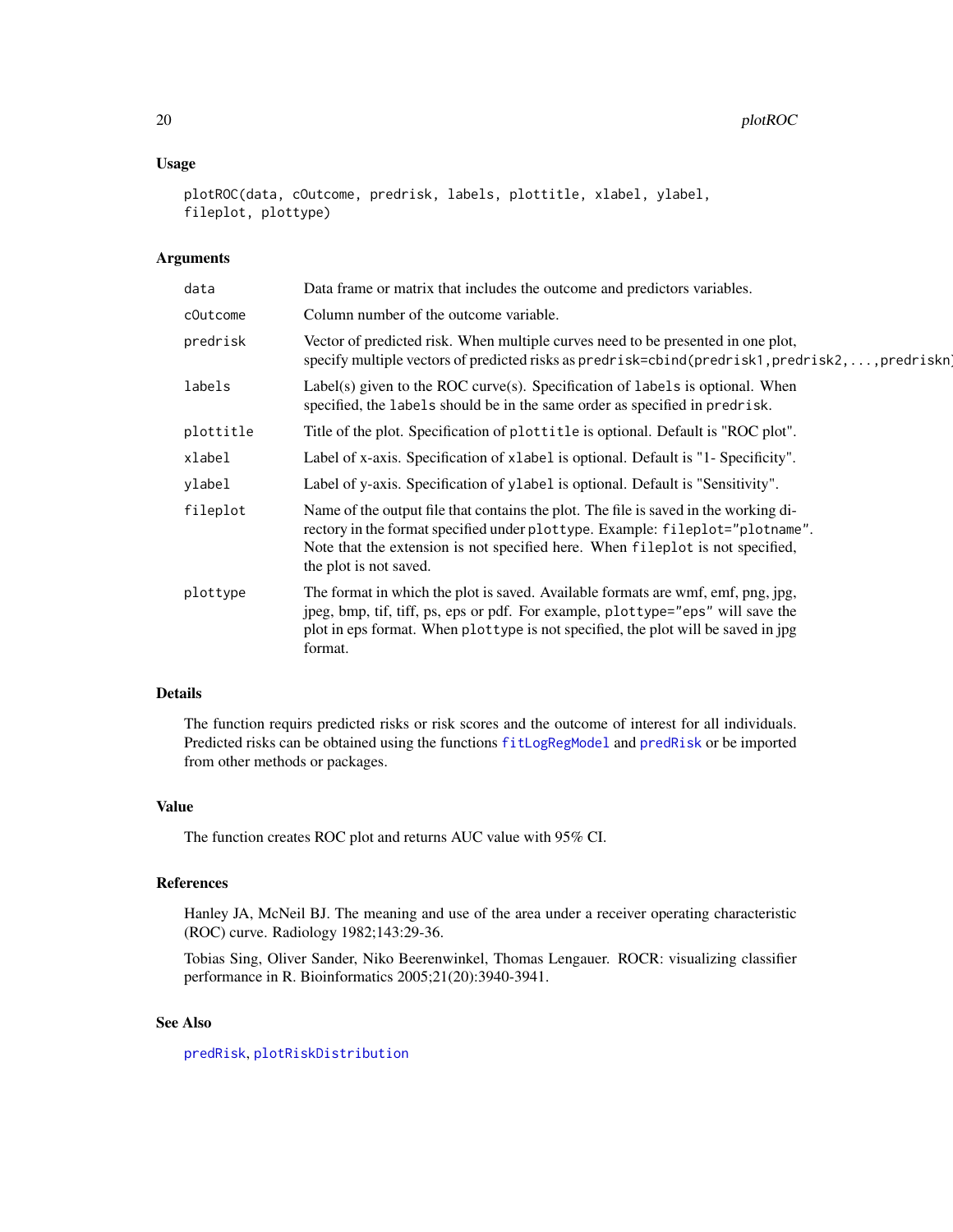#### <span id="page-20-0"></span>predRisk 21

# Examples

```
# specify the arguments in the function to produce ROC plot
# specify dataset with outcome and predictor variables
data(ExampleData)
# specify column number of the outcome variable
cOutcome <- 2
# fit logistic regression models
# all steps needed to construct a logistic regression model are written in a function
# called 'ExampleModels', which is described on page 4-5
riskmodel1 <- ExampleModels()$riskModel1
riskmodel2 <- ExampleModels()$riskModel2
# obtain predicted risks
predRisk1 <- predRisk(riskmodel1)
predRisk2 <- predRisk(riskmodel2)
# specify label of the ROC curve
labels <- c("without genetic factors", "with genetic factors")
# produce ROC curve
plotROC(data=ExampleData, cOutcome=cOutcome,
predrisk=cbind(predRisk1,predRisk2), labels=labels)
```
<span id="page-20-1"></span>

predRisk *Function to compute predicted risks for all individuals in the dataset.*

#### **Description**

Function to compute predicted risks for all individuals in the (new)dataset.

# Usage

predRisk(riskModel, data, cID, filename)

# **Arguments**

| riskModel | Name of logistic regression model that can be fitted using the function fit LogRegModel.                                                                                                                                                          |
|-----------|---------------------------------------------------------------------------------------------------------------------------------------------------------------------------------------------------------------------------------------------------|
| data      | Data frame or matrix that includes the ID number and predictor variables.                                                                                                                                                                         |
| cID       | Column number of ID variable. The ID number and predicted risks will be saved<br>under filename. When cID is not specified, the output is not saved.                                                                                              |
| filename  | Name of the output file in which the ID number and estimated predicted risks<br>will be saved. The file is saved in the working directory as a txt file. Example:<br>filename="name.txt". When no filename is specified, the output is not saved. |

# Details

The function computes predicted risks from a specified logistic regression model. The function [fitLogRegModel](#page-5-1) can be used to construct such a model.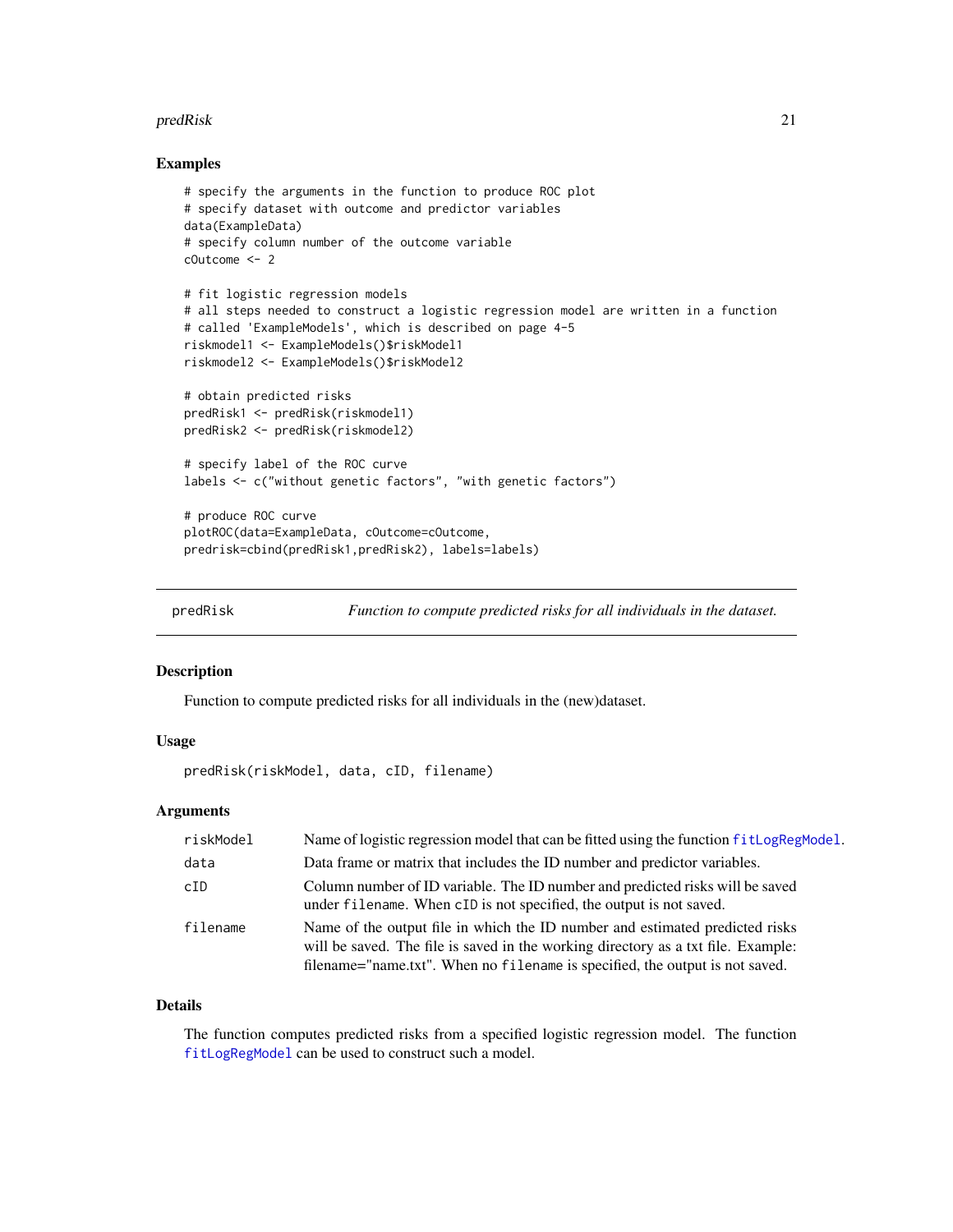# <span id="page-21-0"></span>Value

The function returns a vector of predicted risks.

# See Also

[fitLogRegModel](#page-5-1), [plotCalibration](#page-8-1), [plotROC](#page-18-1), [plotPriorPosteriorRisk](#page-13-1)

# Examples

```
# specify dataset with outcome and predictor variables
data(ExampleData)
# specify column number of the outcome variable
cOutcome <- 2
# specify column number of ID variable
cID \leftarrow 1# specify column numbers of non-genetic predictors
cNonGenPred <- c(3:10)
# specify column numbers of non-genetic predictors that are categorical
cNonGenPredCat <- c(6:8)
# specify column numbers of genetic predictors
cGenPred <- c(11,13:16)
# specify column numbers of genetic predictors that are categorical
cGenPredCat <- c(0)
# fit logistic regression model
riskmodel <- fitLogRegModel(data=ExampleData, cOutcome=cOutcome,
cNonGenPreds=cNonGenPred, cNonGenPredsCat=cNonGenPredCat,
cGenPreds=cGenPred, cGenPredsCat=cGenPredCat)
# obtain predicted risks
```
predRisk <- predRisk(riskModel=riskmodel)

<span id="page-21-1"></span>reclassification *Function for reclassification table and statistics.*

# Description

The function creates a reclassification table and provides statistics.

#### Usage

reclassification(data, cOutcome, predrisk1, predrisk2, cutoff)

| data      | Data frame or matrix that includes the outcome and predictors variables. |
|-----------|--------------------------------------------------------------------------|
| cOutcome  | Column number of the outcome variable.                                   |
| predrisk1 | Vector of predicted risks of all individuals using initial model.        |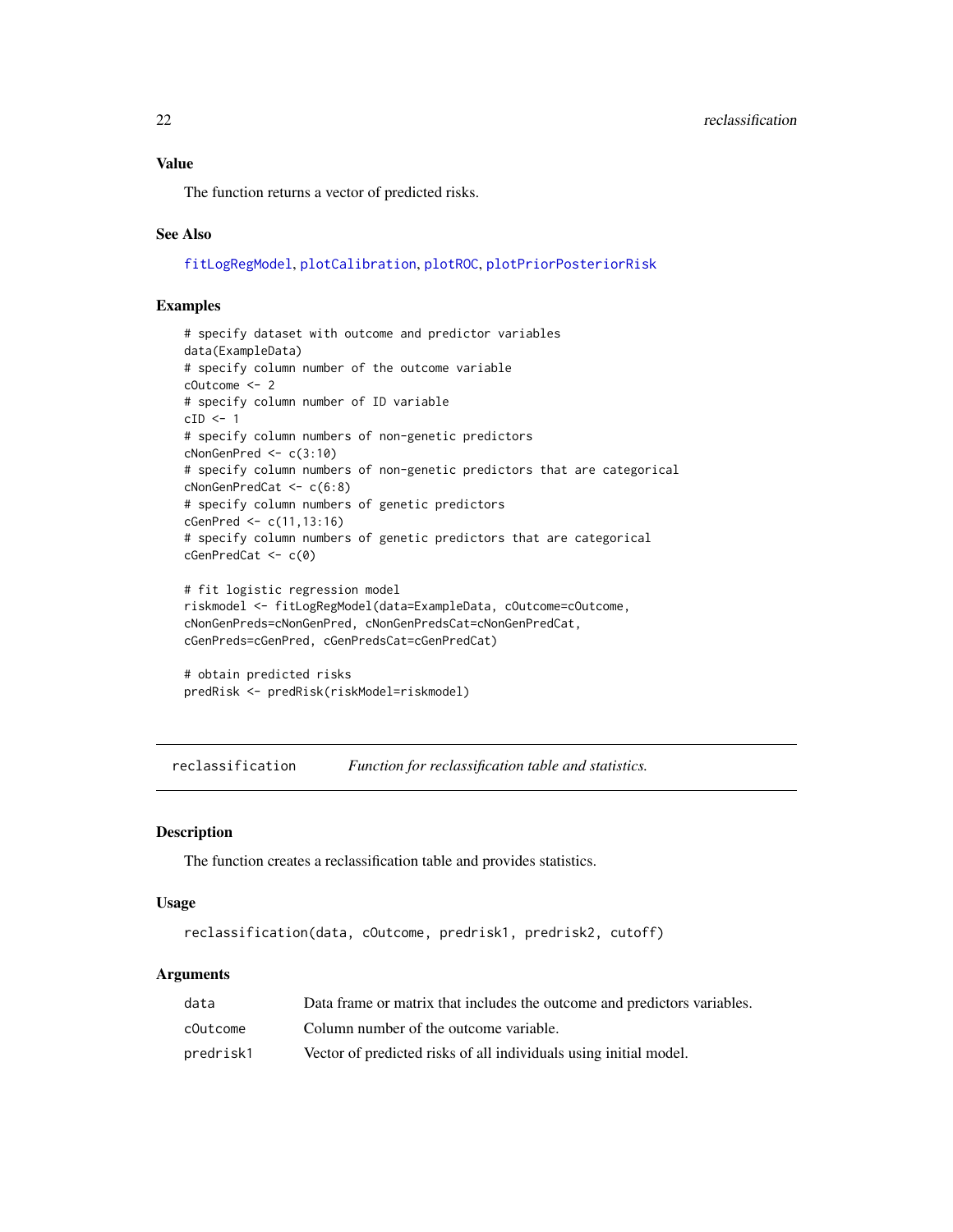#### <span id="page-22-0"></span>reclassification 23

| predrisk2 | Vector of predicted risks of all individuals using updated model.                                          |
|-----------|------------------------------------------------------------------------------------------------------------|
| cutoff    | Cutoff values for risk categories. Define the cut-off values as $c(0, \ldots, 1)$ . Mul-                   |
|           | tiple values can be defined and always specify $\theta$ and 1. Example: $c(\theta, .2\theta, .3\theta, 1)$ |

#### Details

The function creates a reclassification table and computes the categorical and continuous net reclassification improvement (NRI) and integrated discrimination improvement (IDI). A reclassification table indicates the number of individuals who move to another risk category or remain in the same risk category as a result of updating the risk model. Categorical NRI equal to x% means that compared with individuals without outcome, individuals with outcome were almost x% more likely to move up a category than down. The function also computes continuous NRI, which does not require any discrete risk categories and relies on the proportions of individuals with outcome correctly assigned a higher probability and individuals without outcome correctly assigned a lower probability by an updated model compared with the initial model. IDI equal to x% means that the difference in average predicted risks between the individuals with and without the outcome increased by x% in the updated model. The function requires predicted risks estimated by using two separate risk models. Predicted risks can be obtained using the functions [fitLogRegModel](#page-5-1) and [predRisk](#page-20-1) or be imported from other methods or packages. p-values in NRI and IDI were rounded upto five decimal places.

#### Value

The function returns the reclassification table, separately for individuals with and without the outcome of interest and the following measures:

```
NRI (Categorical)
```
Categorical Net Reclassification Improvement with 95% CI and p-value of the test

NRI (Continuous) Continuous Net Reclassification Improvement with 95% CI and p-value of the test IDI Integrated Discrimination Improvement with 95% CI and p-value of the test

# References

Cook NR. Use and misuse of the receiver operating characteristic curve in risk prediction. Circulation 2007;115(7):928-935.

Pencina MJ, D'Agostino RB Sr, D'Agostino RB Jr, Vasan RS. Evaluating the added predictive ability of a new marker: from area under the ROC curve to reclassification and beyond. Stat Med 2008;27(2):157-172; discussion 207-212.

# See Also

[plotDiscriminationBox](#page-10-1), [predRisk](#page-20-1)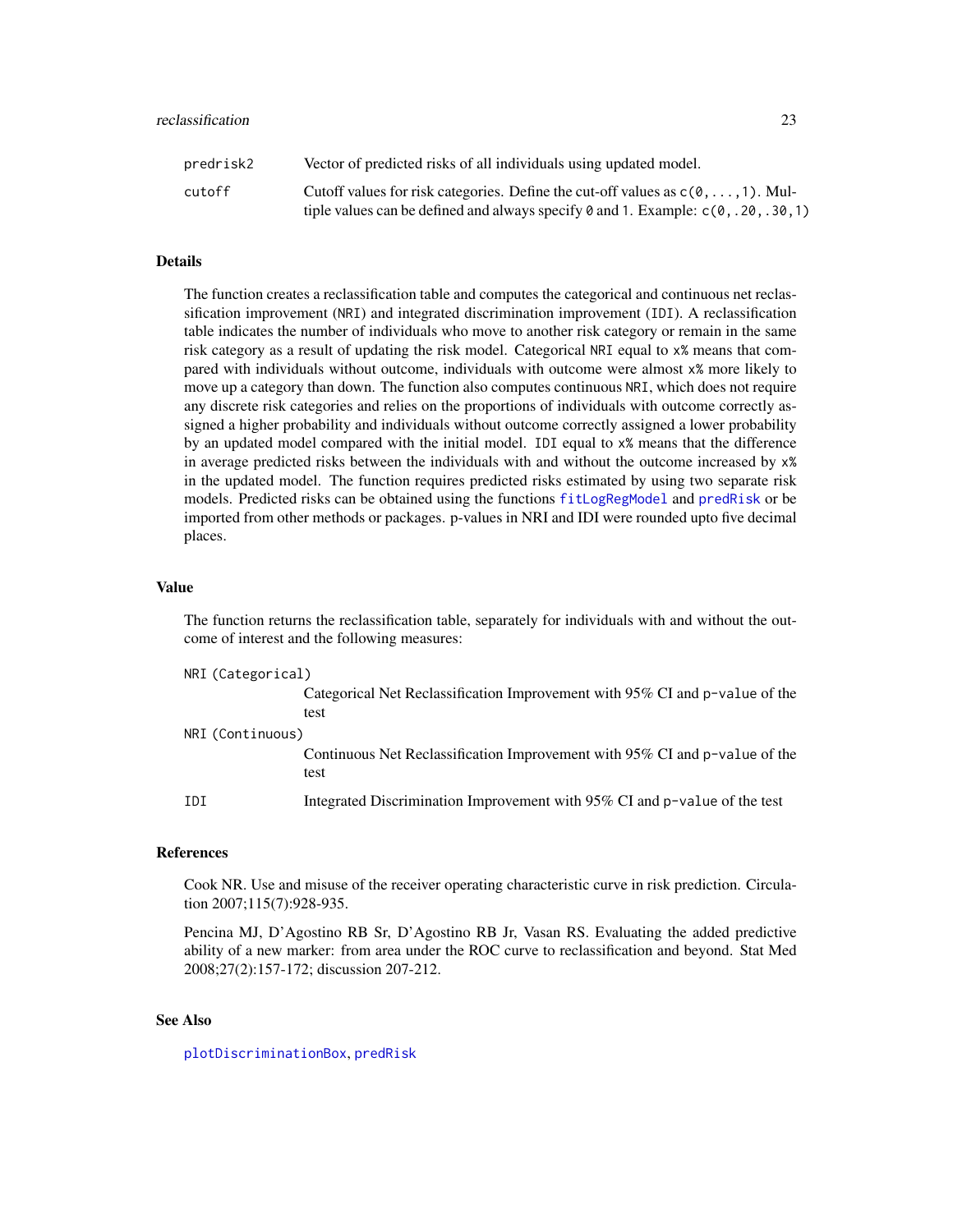# Examples

```
# specify dataset with outcome and predictor variables
data(ExampleData)
# specify column number of the outcome variable
cOutcome <- 2
# fit logistic regression models
# all steps needed to construct a logistic regression model are written in a function
# called 'ExampleModels', which is described on page 4-5
riskmodel1 <- ExampleModels()$riskModel1
riskmodel2 <- ExampleModels()$riskModel2
# obtain predicted risks
predRisk1 <- predRisk(riskmodel1)
predRisk2 <- predRisk(riskmodel2)
# specify cutoff values for risk categories
cutoff <- c(0,.10,.30,1)
# compute reclassification measures
reclassification(data=ExampleData, cOutcome=cOutcome,
predrisk1=predRisk1, predrisk2=predRisk2, cutoff)
```
<span id="page-23-1"></span>

```
riskScore Function to compute genetic risk scores.
```
#### Description

The function computes unweighted or weighted genetic risk scores. The relative effects (or weights) of genetic variants can either come from beta coefficients of a risk model or from a vector of beta coefficients imported into R, e.g., when beta cofficients are obtained from meta-analysis.

# Usage

```
riskScore(weights, data, cGenPreds, Type)
```

| weights   | The vector that includes the weights given to the genetic variants. See details<br>for more informations.                                    |
|-----------|----------------------------------------------------------------------------------------------------------------------------------------------|
| data      | Data frame or matrix that includes the outcome and predictors variables.                                                                     |
| cGenPreds | Column numbers of the genetic variables on the basis of which the risk score is<br>computed.                                                 |
| Type      | Specification of the type of risk scores that will be computed. Type can be<br>weighted (Type="weighted") or unweighted (Type="unweighted"). |

<span id="page-23-0"></span>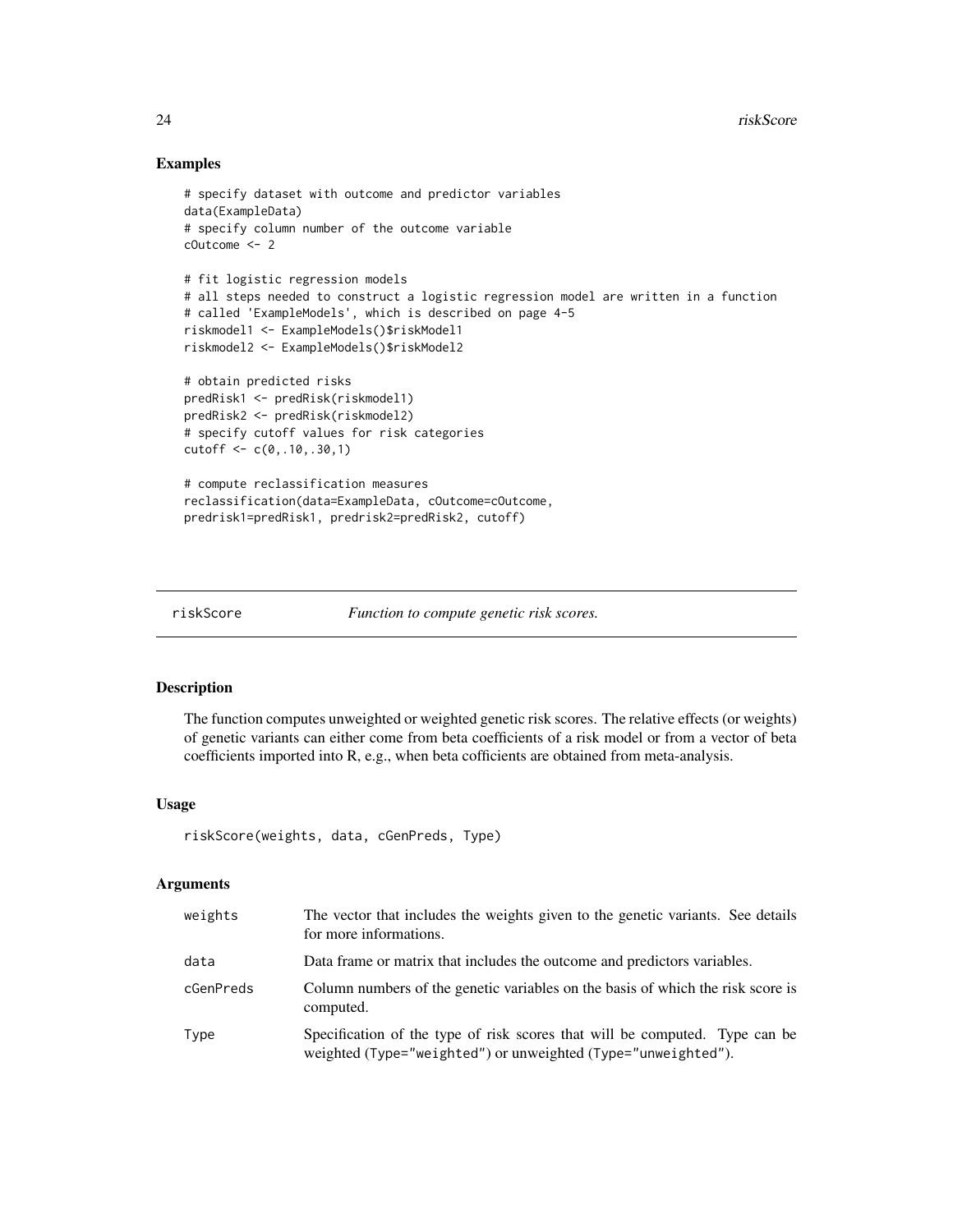#### <span id="page-24-0"></span>riskScore 25

# Details

The function calculates unweighted or weighted genetic risk scores. The unweighted genetic risk score is a simple risk allele count assuming that all alleles have the same effect. For this calculation, it is required that the genetic variables are coded as the number of risk alleles. Beta coefficients are used to determine which allele is the risk allele. When the sign of the beta coefficient is negative, the allele coding is reversed. The weighted risk score is a sum of the number of risk alleles multiplied by their beta coefficients.

The beta coefficients can come from two different sources, either beta coefficients of a risk model or a vector of beta coefficients imported into R, e.g., when beta cofficients are obtained from meta-analysis. This vector of beta coefficients should be a named vector containing the same names as mentioned in genetic variants. A logistic regression model can be constructed using [fitLogRegModel](#page-5-1) from this package.

# Value

The function returns a vector of risk scores.

#### Note

When a vector of beta coefficients is imported, it should be checked whether the DNA strands and the coding of the risk alleles are the same as in the study data. The functions are available in the package GenABEL to accurately compute risk scores when the DNA strands are different or the risk alleles are coded differently in the study data and the data used in meta-analysis.

# See Also

[plotRiskDistribution](#page-15-1), [plotRiskscorePredrisk](#page-17-1)

```
# specify dataset with outcome and predictor variables
data(ExampleData)
# specify column numbers of genetic predictors
cGenPred \leftarrow c(11:16)# fit a logistic regression model
# all steps needed to construct a logistic regression model are written in a function
# called 'ExampleModels', which is described on page 4-5
riskmodel <- ExampleModels()$riskModel2
# compute unweighted risk scores
```

```
riskScore <- riskScore(weights=riskmodel, data=ExampleData,
cGenPreds=cGenPred, Type="unweighted")
```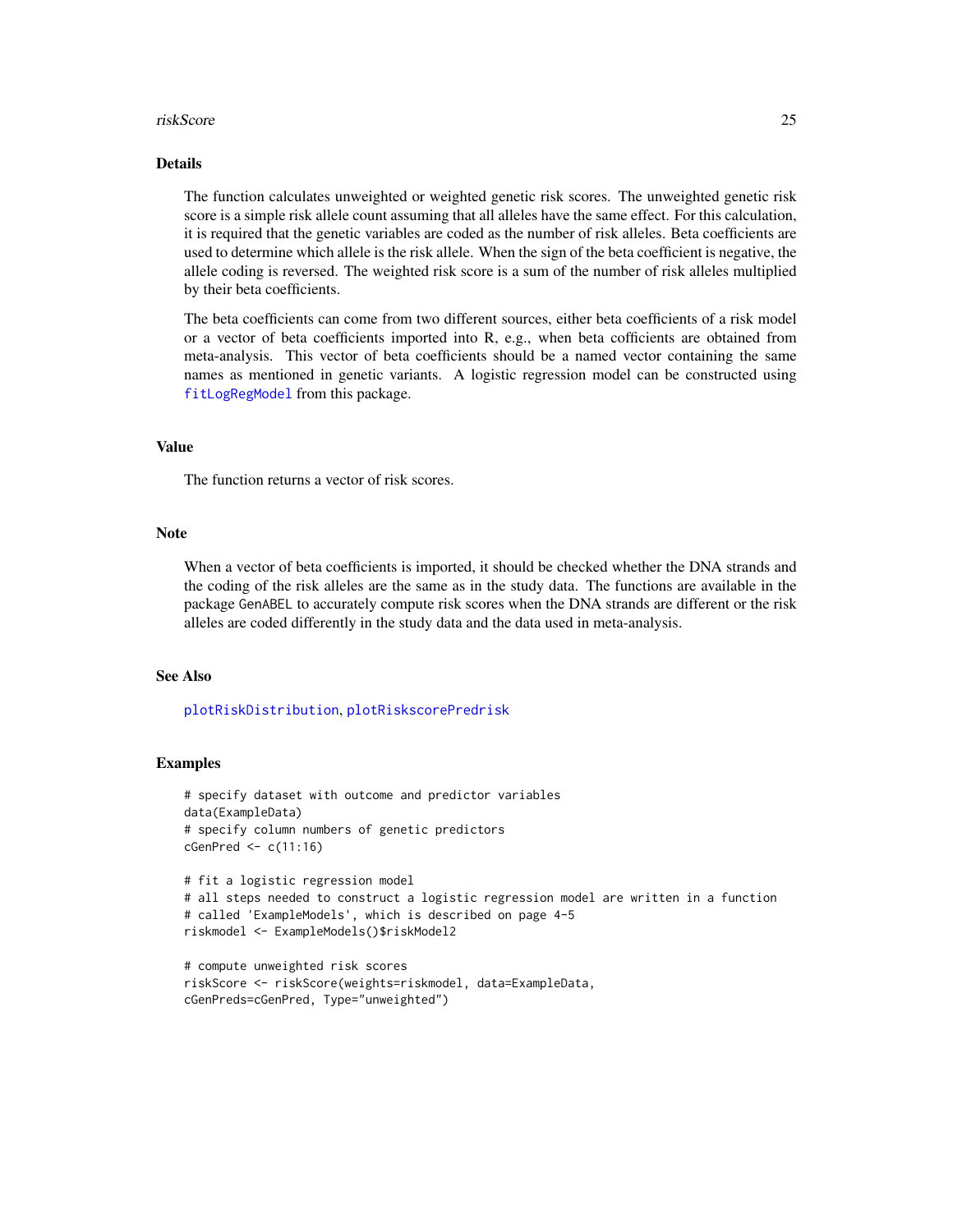<span id="page-25-0"></span>simulatedDataset *Function to construct a simulated dataset containing individual genotype data, genetic risks and disease status for a hypothetical population.*

# Description

Construct a dataset that contains individual genotype data, genetic risk, and disease status for a hypothetical population. The dataset is constructed using simulation in such a way that the frequencies and odds ratios (ORs) of the genetic variants and the population disease risk computed from this dataset are the same as specified by the input parameters.

# Usage

simulatedDataset(ORfreq, poprisk, popsize, filename)

# Arguments

| ORfreq   | Matrix with ORs and frequencies of the genetic variants. The matrix contains                                                                                                 |
|----------|------------------------------------------------------------------------------------------------------------------------------------------------------------------------------|
|          | four columns in which the first two describe ORs and the last two describe the                                                                                               |
|          | corresponding frequencies. The number of rows in this matrix is same as the                                                                                                  |
|          | number of genetic variants included. Genetic variants can be specified as per                                                                                                |
|          | genotype, per allele, or as dominant/recessive effect of the risk allele. When per                                                                                           |
|          | genotype data are used, OR of the heterozygous and homozygous risk genotypes                                                                                                 |
|          | are mentioned in the first two columns and the corresponding genotype frequen-                                                                                               |
|          | cies are mentioned in the last two columns. When per allele data are used, the                                                                                               |
|          | OR and frequency of the risk allele are specified in the first and third column                                                                                              |
|          | and the remaining two cells are coded as '1'. Similarly, when dominant/ reces-                                                                                               |
|          | sive effects of the risk alleles are used, the OR and frequency of the dominant/                                                                                             |
|          | recessive variant are specified in the first and third column, and the remaining                                                                                             |
|          | two cells are coded as '0'.                                                                                                                                                  |
| poprisk  | Population disease risk (expressed in proportion).                                                                                                                           |
| popsize  | Total number of individuals included in the dataset.                                                                                                                         |
| filename | Name of the file in which the dataset will be saved. The file is saved in the<br>working directory as a txt file. When no filename is specified, the output is not<br>saved. |

# Details

The function will execute when the matrix with odds ratios and frequencies, population disease risk and the number of individuals are specified.

The simulation method is described in detail in the references.

The method assumes that (i) the combined effect of the genetic variants on disease risk follows a multiplicative (log additive) risk model; (ii) genetic variants inherit independently, that is no linkage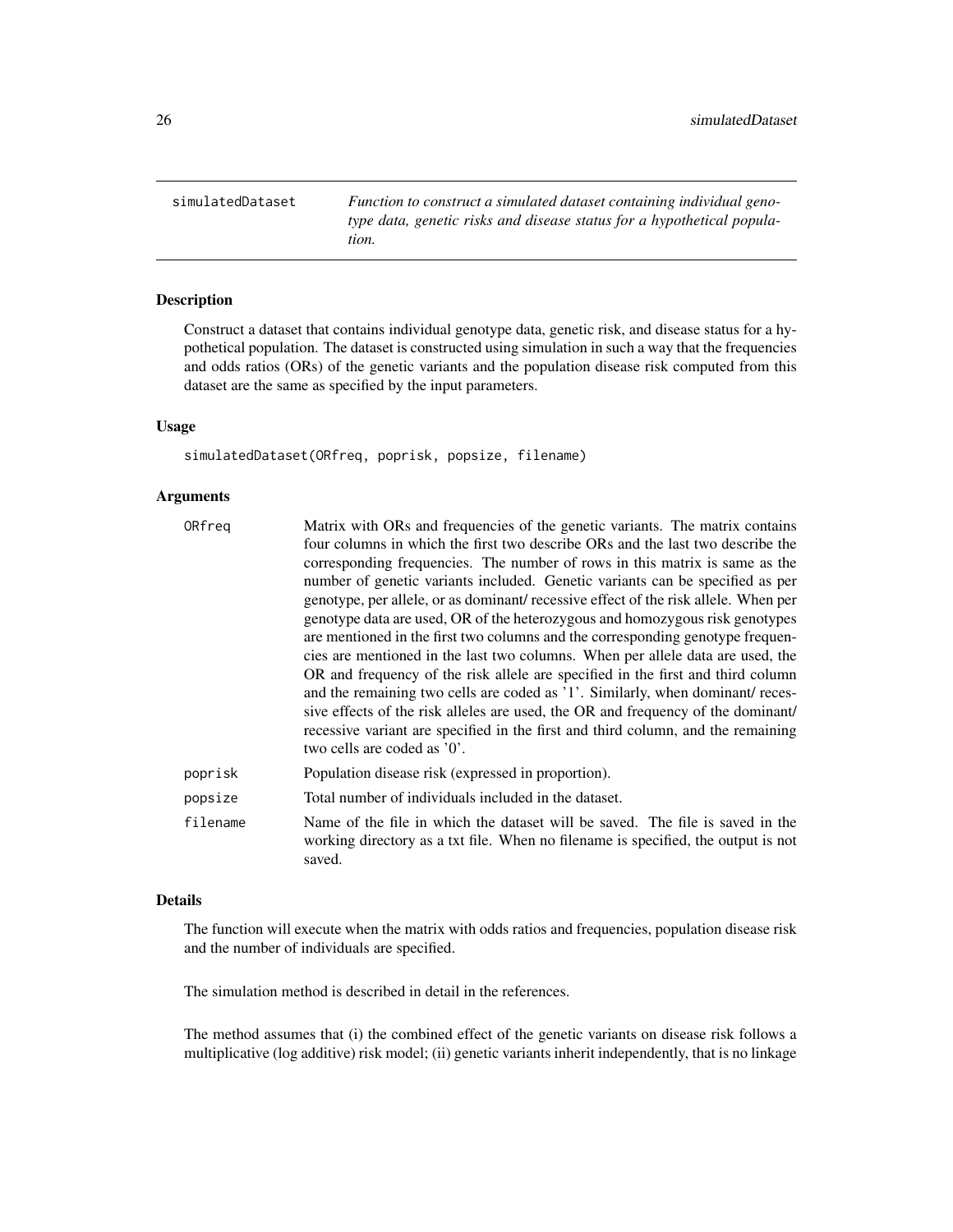#### simulatedDataset 27

disequilibrium between the variants; (iii) genetic variants have independent effects on the disease risk, which indicates no interaction among variants; and (iv) all genotypes and allele proportions are in Hardy-Weinberg equilibrium. Assumption (ii) and (iv) are used to generate the genotype data, and assumption (ii) and (iii) are used to calculate disease risk.

Simulating the dataset involves three steps: (1) modelling genotype data, (2) modelling disease risks, and (3) modelling disease status. Brief descriptions of these steps are as follows:

(1) Modelling genotype data: For each variant the genotype frequencies are either specified or calculated from the allele frequencies using Hardy-Weinberg equilibrium. Then, the genotypes for each genetic variant are randomly distributed without replacement over all individuals.

(2) Modelling disease risks: For the calculation of the individual disease risk, Bayes' theorem is used, which states that the posterior odds of disease are obtained by multiplying the prior odds by the likelihood ratio (LR) of the individual genotype data. The prior odds are calculated from the population disease risk or disease prevalence (prior odds= prior risk/ (1- prior risk)) and the posterior odds are converted back into disease risk (disease risk= posterior odds/ (1+ posterior odds)). Under the no linkage disequilibrium (LD) assumption, the LR of a genetic profile is obtained by multiplying the LRs of the single genotypes that are included in the risk model. The LR of a single genotype is calculated using frequencies and ORs of genetic variants and population disease risk. See references for more details.

(3) Modelling disease status: To model disease status, we used a procedure that compares the estimated disease risk of each subject to a randomly drawn value between 0 and 1 from a uniform distribution. A subject is assigned to the group who will develop the disease when the disease risk is higher than the random value and to the group who will not develop the disease when the risk is lower than the random value.

This procedure ensures that for each genomic profile, the percentage of people who will develop the disease equals the population disease risk associated with that profile, when the subgroup of individuals with that profile is sufficiently large.

# Value

The function returns:

Dataset A data frame or matrix that includes genotype data, genetic risk and disease status for a hypothetical population. The dataset contains (4 + number of genetic variants included) columns, in which the first column is the un-weighted risk score, which is the sum of the number of risk alleles for each individual, the third column is the estimated genetic risk, the forth column is the individual disease status expressed as '0' or '1', indicating without or with the outcome of interest, and the fifth until the end column are genotype data for the variants expressed as '0', '1' or '2', which indicate the number of risk alleles present in each individual for the genetic variants.

# References

Janssens AC, Aulchenko YS, Elefante S, Borsboom GJ, Steyerberg EW, van Duijn CM. Predictive testing for complex diseases using multiple genes: fact or fiction? Genet Med. 2006;8:395-400.

Kundu S, Karssen LC, Janssens AC: Analytical and simulation methods for estimating the potential predictive ability of genetic profiling: a comparison of methods and results. Eur J Hum Genet. 2012 May 30.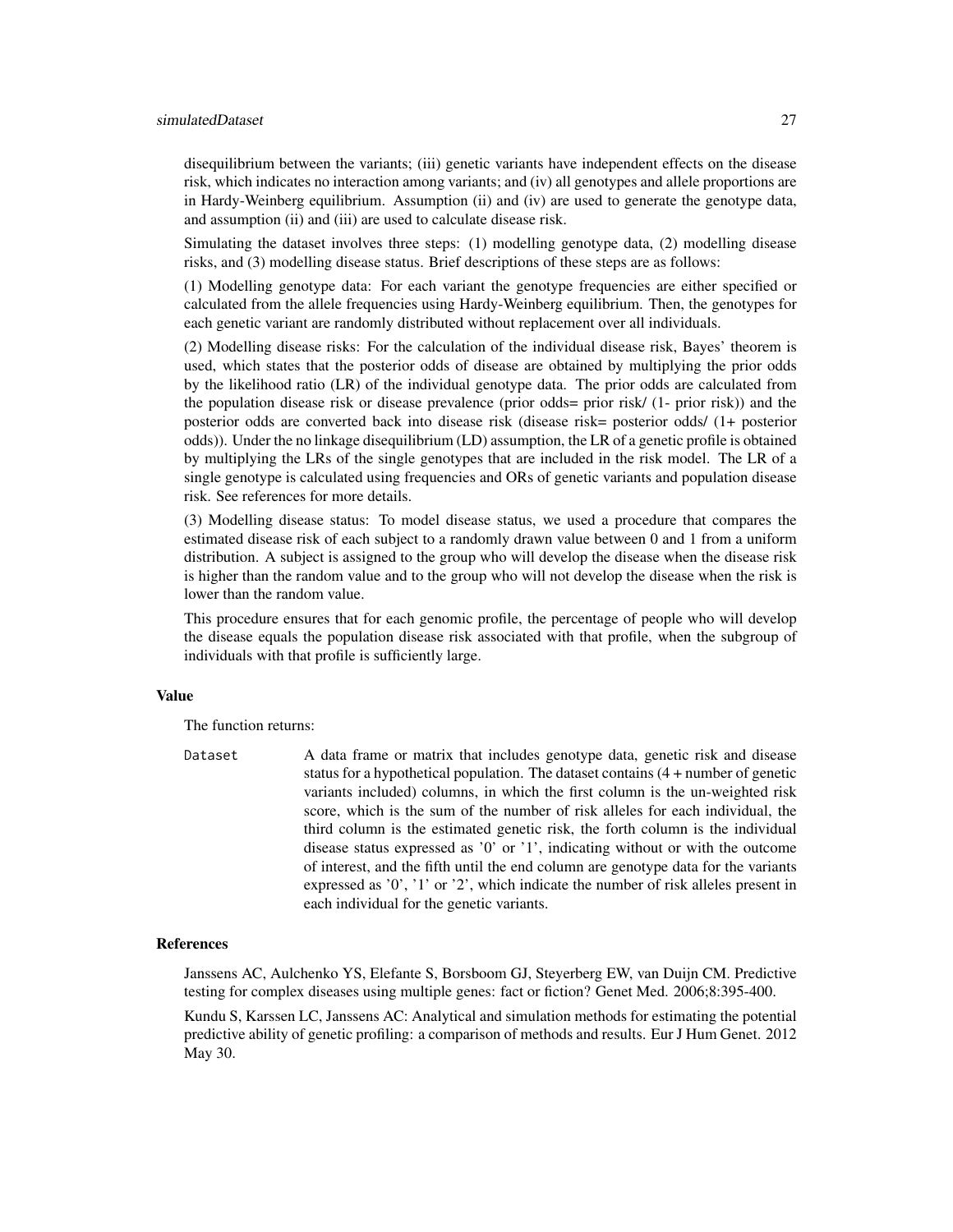van Zitteren M, van der Net JB, Kundu S, Freedman AN, van Duijn CM, Janssens AC. Genomebased prediction of breast cancer risk in the general population: a modeling study based on metaanalyses of genetic associations. Cancer Epidemiol Biomarkers Prev. 2011;20:9-22.

van der Net JB, Janssens AC, Sijbrands EJ, Steyerberg EW. Value of genetic profiling for the prediction of coronary heart disease. Am Heart J. 2009;158:105-10.

Janssens AC, Moonesinghe R, Yang Q, Steyerberg EW, van Duijn CM, Khoury MJ. The impact of genotype frequencies on the clinical validity of genomic profiling for predicting common chronic diseases. Genet Med. 2007;9:528-35.

#### Examples

```
# specify the matrix containing the ORs and frequencies of genetic variants
# In this example we used per allele effects of the risk variants
ORfreq <-cbind(c(1.35, 1.20, 1.24, 1.16), rep(1,4), c(.41, .29, .28, .51), rep(1,4))
```

```
# specify the population disease risk
popRisk <- 0.3
# specify size of hypothetical population
popSize <- 10000
```
# Obtain the simulated dataset Data <- simulatedDataset(ORfreq=ORfreq, poprisk=popRisk, popsize=popSize)

```
# Obtain the AUC and produce ROC curve
plotROC(data=Data, cOutcome=4, predrisk=Data[,3])
```